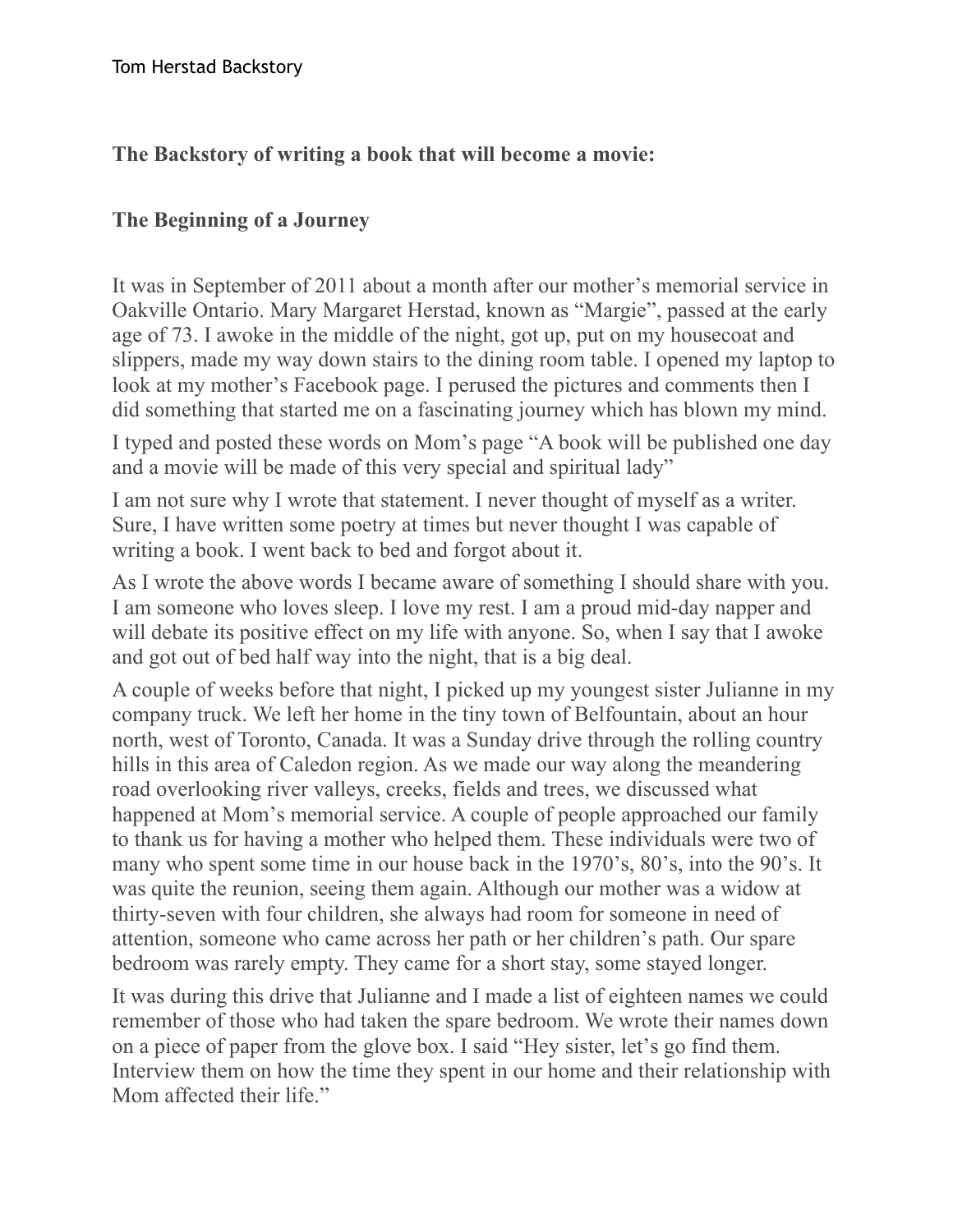It took us three years but through social media and word of mouth all interviews were conducted. Some of these people wrote us a letter as well. I have always had a deep respect for my mother but hearing these people respond to our questions took it to a whole other level. I knew this was a story that needed to be told. We discussed that Julianne was going to write the book and I, with my marketing experience, was going to help with sales.

Three months after the interviews were completed my sister was not responding to my phone calls. I decided to drive the thirty minutes to her home and see what was up.

When I knocked on the front door of her small cottage style bungalow, Julianne opened the door. I could see she was upset. We went in and sat in her living room. She said "I don't know what it is but I cannot write a paragraph. I am letting you and Mom down. I don't know what to do?" I replied after a long pause by saying "It's ok. The three years of work is not going away. I will figure this out."

On the half hour ride back to my house I thought, "What did I just get myself into? I have my own business as a lighting designer. Do I have time for this? How do I even start something like this?"

I pulled into my country home driveway and stopped the car. I took a couple of breathes, opened the driver door and made my way up the back steps into the house. I walked directly to the dining room table without taking off my shoes, sat down and Googled "How do I write a book?". One of the listings that came up was a YouTube video of James Patterson. I clicked on the video and heard him speak these words and it was as if he was speaking into my soul. "Don't worry about the words, the paragraph or the page; just tell the story!" I stopped the video and closed my laptop. I sat back and contemplated.

Thought, "I can tell stories. That's what I have been doing in my sales career all these years . I share a concept or an idea with the intention of a positive outcome for them and for me." I kicked off my shoes, carried them to the back door, placed them on the mud mat and went upstairs to bed.

A couple of nights later I awoke at 3am on the dot. Up I got and down I went to the ground floor of this 1922 farm house.

The story in my head woke me up. My brain actively grappled with it until I realized something; I have to purge it out of my head if I was going to get any sleep at all.

Other times I took the lap top up into the loft at the top of the house. It is almost a vertical climb to get up those stairs and you have to come down backwards holding the railing on both sides of the staircase. It was up in this 10' x 20' rectangular space that I posted and pinned the pages of the stories and the interviews on all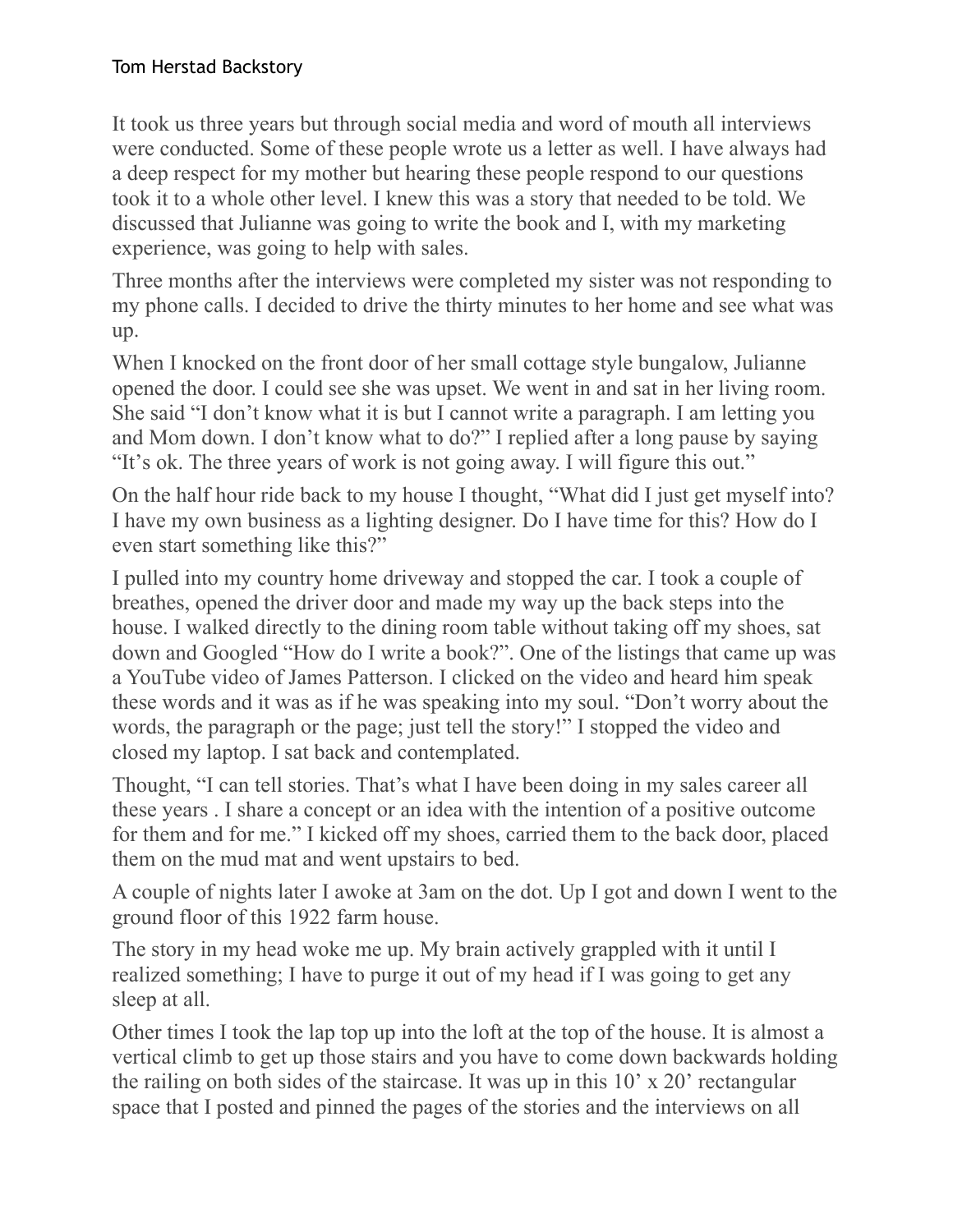four walls. This allowed me to change the order of the stories, stand back to see what stories needed more detail. I used pink paper, Mom's favourite colour.

Sometimes it took twenty minutes to get the story out, other times it took a couple hours. Once the particular story of that night was purged I was able to get back to bed.

The experience I had writing these stories was non emotional. It was as if it was coming to me to quickly to think about it. Directly from thought to my fingers and typed out. I was a conduit. The emotion came later during a reread for an early self edit and did it come. These were the times I purged the emotion. The worst of the emotion came when I reread the early family stories, specifically the ones about my father. Having to recall the event when I was six years old and jumped on his back to protect my mother. As I edited this story I saw myself, that six year old boy on the gravel driveway. I saw my mom. I saw my dad. I saw my two sisters standing in front of the main door to the house. The scene replayed in my mind over and over. The emotion was brutal. At one point I found myself on my knees.

Then I wondered what I would say to that little boy.

I would tell him that it is not ok for him to have to protect his mom at that age. I would tell him that it was good that he acted. That I understand that type of fear. But he pushed thru it because someone had to do something. I would tell him I was proud of him. I would say that I am here for him. I would take him by the hand and walk him back into the house. Help him change his pyjamas and wash the blood from the bottom of his feet with a damp face cloth. I would help him get back into bed. I would tell him that everything is going to be alright.

It was a blessing for me to write these stories out of my mind; Out of my subconscious. I was able to revisit so many events from my life and see myself as separate from who I was then and who I am today. I could now see those events without the fear and chaos. I felt lighter and more buoyant after the emotion from editing.

There was also an experiences of pride and joy in the emotion of rereading. The wonderful family stories we all shared. Trailering together, fishing together, having a father who coached me in a game that I loved. Having a mother that always helped me know I was loved. These were the happy tears.

Then I had an Oprah "AHHA moment".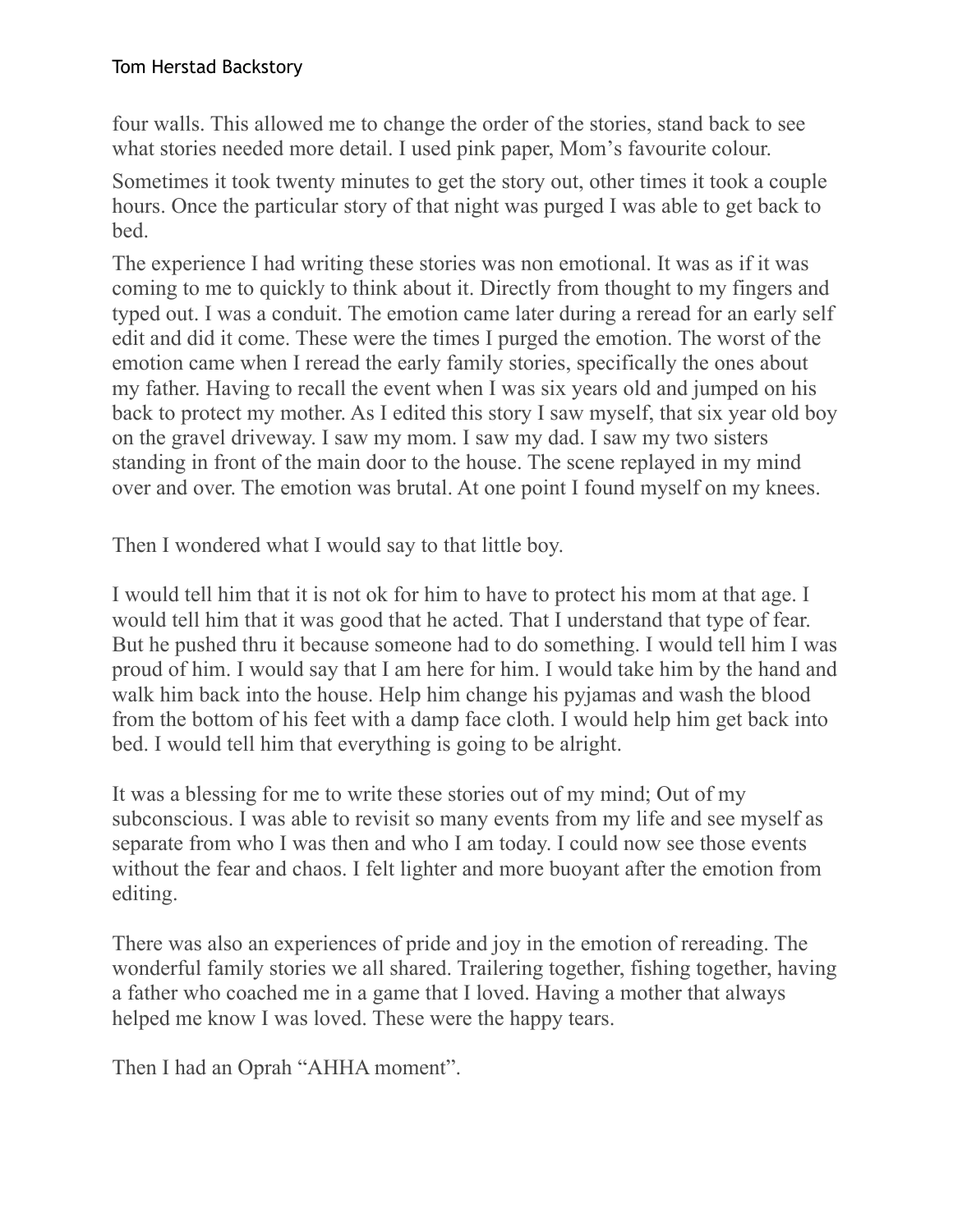It was in the remembering of all those times, when I was young. Recalling how back then I said to myself "These are challenging times. We are in survival mode here".

Looking back on it, it was not that at all. It was just our family journey. Those were wonderful, amazing times. Sure it was challenging but everything always worked out; Because we had each other. We weathered the storm as a team, all of us did our individual role with love and commitment to each other. I was so grateful for all the family history, every moment. It was like a gift of time and history I was recalling.

All and all, writing about my family, my childhood, then my mom and the experiences she shared with others was very cathartic. I recommend it for anyone wanting to know what thoughts and emotions may be trapped in their subconscious perhaps holding them back from a better life; Or maybe just for someone who would like to know how to be more appreciative regarding their own past and where they come from.

It all boils down to story telling. And everyone has a story.

As Frank McCourt, author of Angela's Ashes expressed, "Sing your song. Dance your dance. Tell your tale."

## **1.Publicity Summit**

During the writing of the initial draft I decide to attend a publicity summit in New York City. I wanted to talk about this story with media contacts to see their reaction to it. This exercise was for me to find fuel to feed this dream.

The company is called Bradley Communications out of Philadelphia. This company helps people connect with various media to create exposure to the public. The media contacts included newspaper columnists, freelance writers, TV show producers, radio hosts, magazine editors, movie directors/producers. These are people who can change your life overnight if they like your idea, your pitch. It can lead to your story going "viral".

I arrived in Manhattan, New York two days before the media contacts are introduced to the group. This event took place at the top of the Pennsylvania Hotel in the large meeting rooms. For the first two days all sixty participants are coached on how to express their idea, book, product or business to the media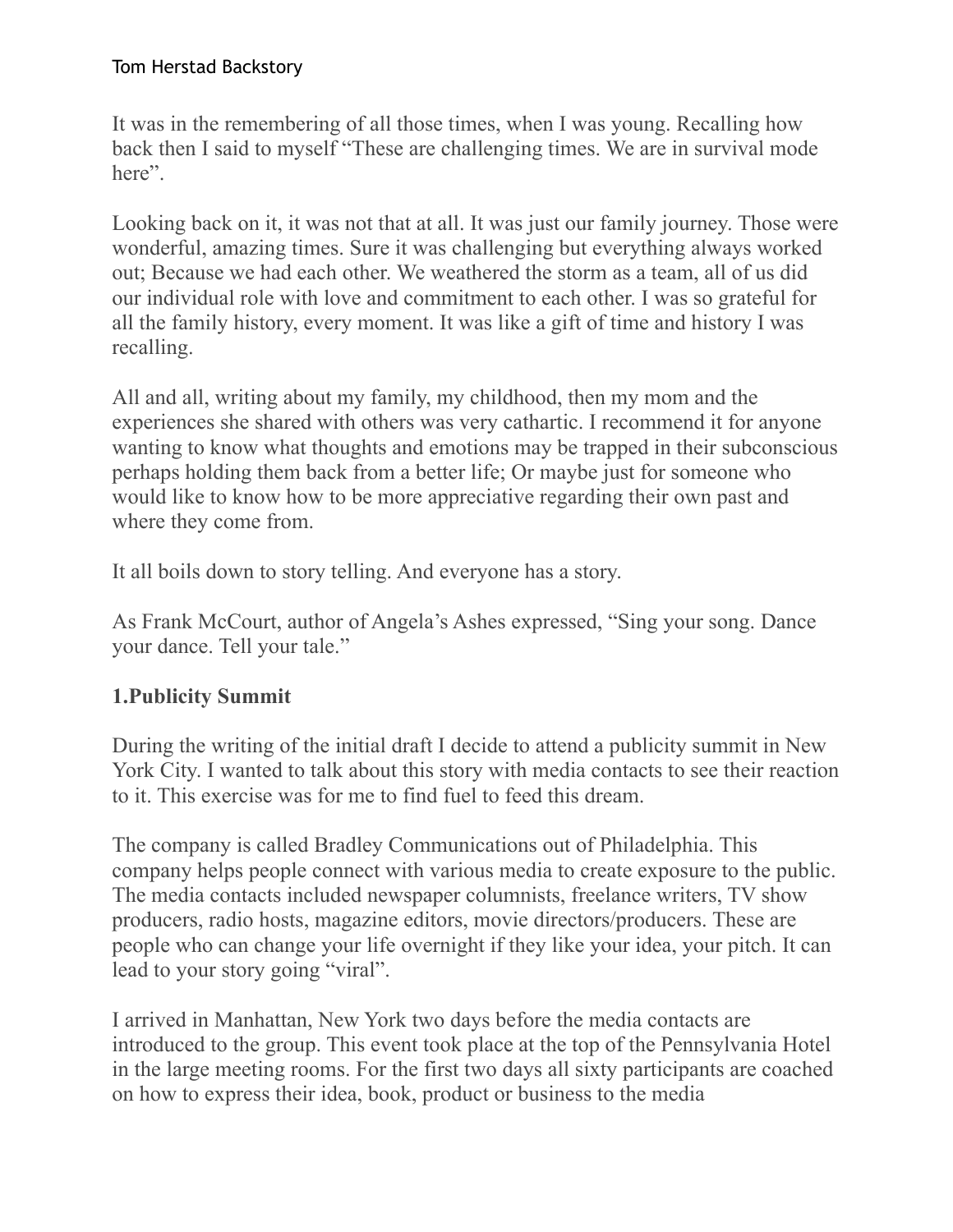representatives. There are a series of exercises you do individually and in pairs to hone your story, your pitch.

The pitch is two and a half minutes maximum. It is how I verbally package the reason this book became an idea in the first place and why it should matter. I also had to confirm which media contacts I wanted to target. The list identified my top priority media people of the 115 total media contacts in attendance. I ranked my first pick with a #1 and continued until finished at #50.

It was day three at 9 a.m., "Pitch Day". All media contacts entered the largest open meeting room on the penthouse floor and positioned themselves around the perimeter with their own station. Some of them remained standing, some sat, some leaned on a lounge chair. We participants lined up in front of each media member, behind a two foot by two foot masking taped outline of a square box on the carpet floor.

This is how it works; if you are standing in a five person lineup as third in line to pitch a particular media contact and that media person is #10 on your list, you remain in position three unless another participant shows up with that media contact as their #9, 9 is higher priority than 10, so you have to step back and allow them to butt in front of you in that line. Once you get to the front of this line and are standing in the square box, no-one can butt in front of you because you are next up to pitch that contact.

I made my way around that room working my priority list, hitting contact after contact with this pitch: "She was a widow at 37 with 4 children but always had room for someone who came across her path or her children's path. Her spare bedroom was rarely empty. At my mother's memorial service in 2011 our family was approached by individuals who did stay in that spare bedroom. Their gratitude was overwhelming. We decided to make a list of everyone we could remember who took that spare bedroom in the 1970's, 80's and into the 90's. Our list totalled eighteen. It took me and my sister Julianne three years but through word of mouth and social media we found and interviewed all of them on how their time in our house and relationship with our mother impacted their life. Some of them wrote us a letter. My Mom's message in this story reminds us of something we are born with and most everyone has forgotten. We have an inherent want, need and desire to connect and help one another. In so doing we find our own true joy and fulfillment. The book will be titled "Love, Care and Share".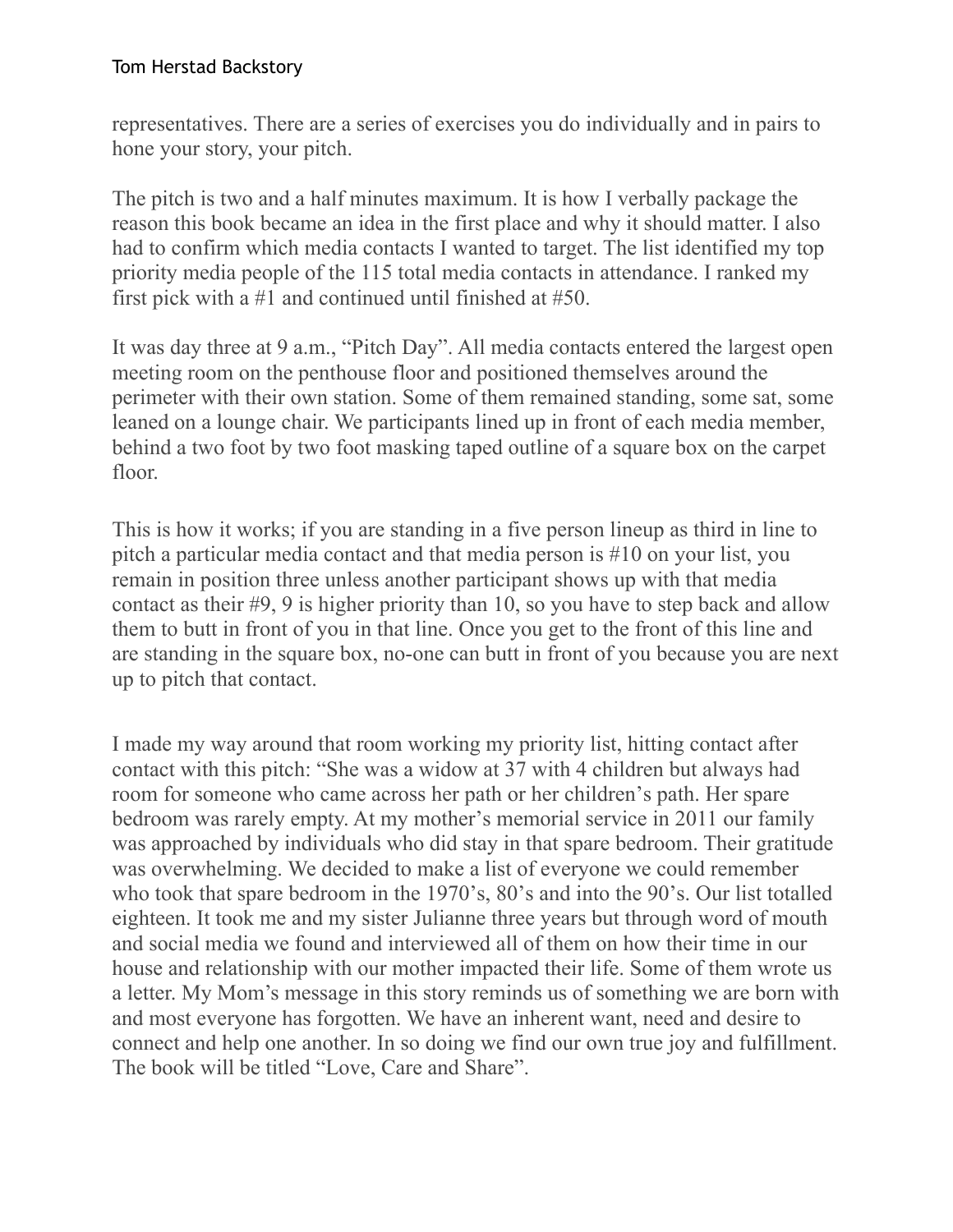This summit gets you real feedback and you get it quickly. In the middle of your pitch you may be interrupted with a "This is just not for me. Next!" or "Not interested" or "Not at all a fit here". However, I did get the full pitch out many times and got a "Sounds like a great story", and "I like it, keep me posted", "Here's my card, let me know when it's published", and "I can book you right now on a radio show. Step over to my assistant and they will take your information".

"One lady in particular said "Sweetie, this sounds like a great story. When you finish the book, please send me a copy. Here is my card."

This woman was Bonnie Kogos, an author and newspaper columnist, writing for The Sudbury Star in Northern Ontario for over thirty years. She is a firecracker, who loves to help authors.

Her nickname is the "Energizer Bonnie".

In aggregate, the support for this story was obvious and the experience filled my motivation tank to the top.

At the end of the last day during this Summit I signed up for something called Quantum Leap. It is the next step forward that Bradley Communications Group offers.

## **2. Quantum Leap**

The Quantum Leap commitment is just that. It is a leap of faith which moved me towards the dream. This is another investment in commitment level and in money to find out if the dream was more possible. It is a monthly fee to have access to all the professionals I needed counsel from to get things done. I needed marketing knowledge of the publishing industry. I needed help with the book marketing messages. I needed website content input. I needed to think about all these things while I was finishing the writing. They all relate to the writing content and messaging.

These decision moments that made me put money down, that is what made it more real for me. Every penny I spent on this journey is money I invest in myself. It is money to find the help to make it happen. It is money to get to and spend time with the right people. Having said that it was a challenge at times to sign the cheque. I realized one thing for sure, that if I did not send the cheque; I might not ever know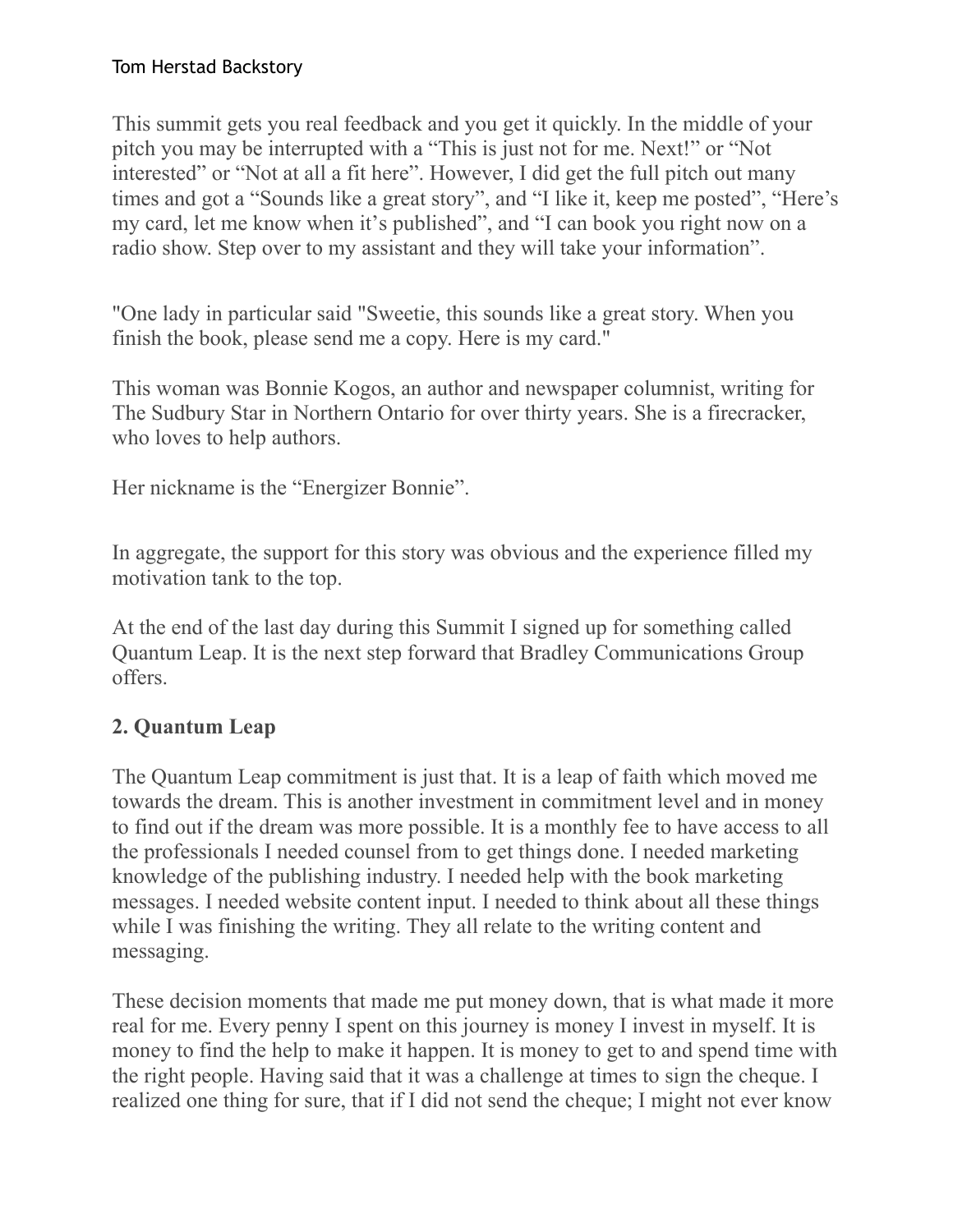if the dream could happen. I might be that one step away from it happening and never know it.

Steve Harrison is VP of Bradley Communications. He has helped people like Rich Dad, Poor Dad co-authors Robert Kiyosaki and Sharon Lechter. Their book has sold 32 million copies. Steve helped Jack Canfield, author Chicken Soup for the soul. That "Chicken Soup" series of books has now sold over 500 million copies world wide. More sales means more people get exposure to the message and this is what I was working towards. Finding the way to get Mom's message to as many people as possible.

Part of the Quantum Leap encounter is a series of group marketing get togethers with Steve. Multiple Quantum Leap members attend the "think-tank" get togethers. They are held in a very nice hotel backing onto a golf course close to their main office in Philadelphia, Pennsylvania. These round table meetings are for up to eight Quantum Leapers; authors, business owners, inventors. People like myself perusing a dream. I took my son with me to the first one. I wanted him witness this caliber of people and share in the experience. We met a local lady from Philadelphia who has a horse farm where she offers workshops. The workshops connect people and horses for some extraordinary results; In one case a lady realized for the first time that she has always had a fear of men. A lawyer from Little Rock, Arkansa had just published a book about an ancient poem that has always moved him. He breaks down every line of the poem to divulge its true meaning. We met a middle aged actress from New York who was reinventing her career with a come-back. Another participant was a gentleman who has hosted numerous TEDx events.

The way this works is we go around the room with standard marketing messages to see if they are a fit with your own story. You respond or you can brain storm alone or with others on derivatives of that standard marketing message. So it is highly interactive as a group. This process also helped with establishing who these marketing messages can be directed to and how to get to those contacts. (Example how does a book author with a new memoire pursue the USA library community to promote the book and which marketing messages will work best for this target market?).

At the end of the weekend you make a verbal declaration then move around the room re-introducing ourself to other participants with that title. Mine was "Hi I am Tom Herstad Author of a Best Selling Book and Public Speaker. Reigan's declaration choice was that he was a movie producer. I enjoyed watching him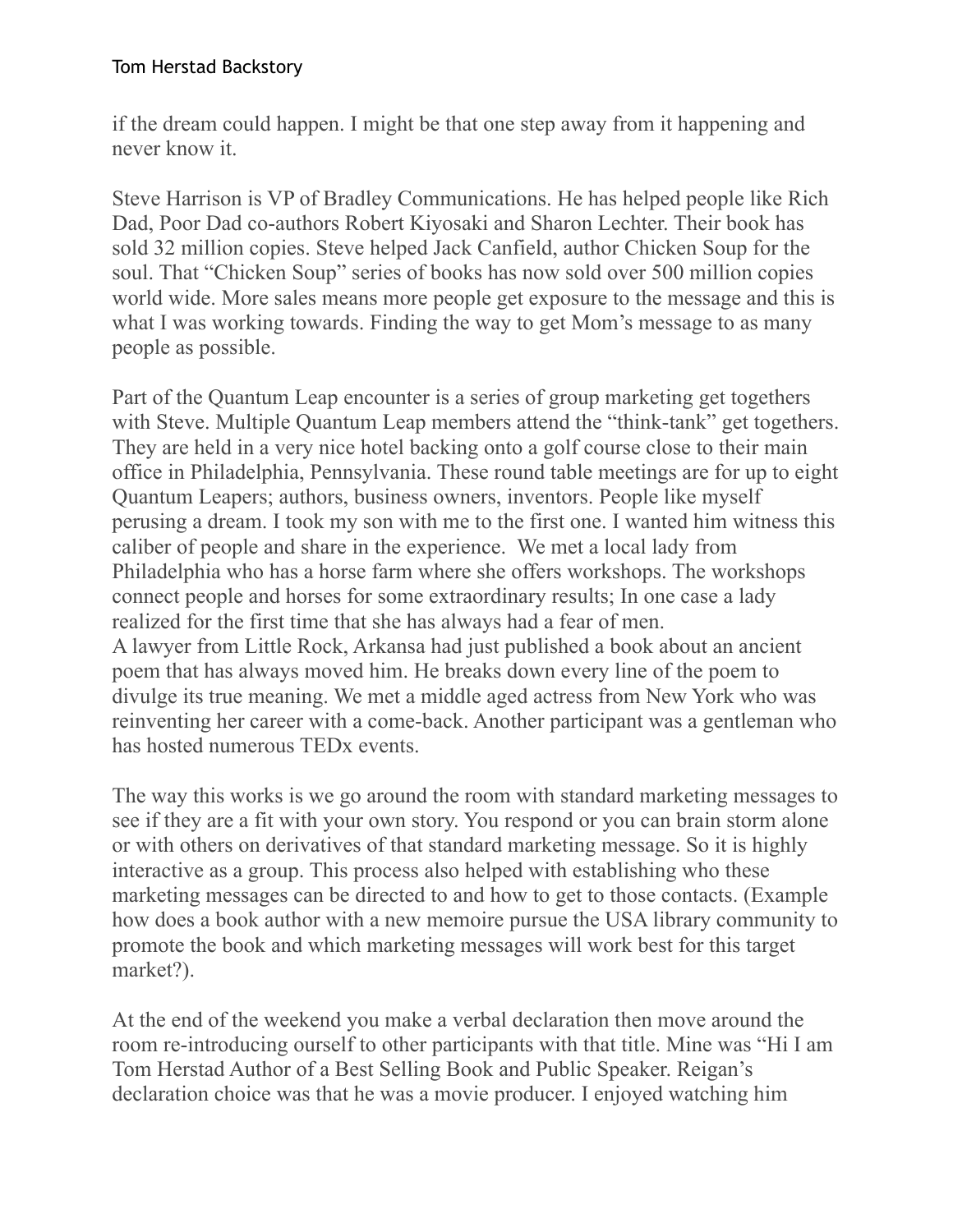respond to that question, finding his answer, then witnessing his declaration. It was a great exercise for us both.

Once the weekend was over and we said our good byes to the group, Reigan and I decided to make another night of it. He and I went out to dinner. Just the two of us. During the dinner we got into a discussion about his early child hood. He got emotional telling me that he was hurt by the way I dealt with a specific event. I asked him to tell me. He went on to express how ashamed I made him feel as a result of him exposing himself to a little girl when he was five. Revisiting this event together I realized I would change the way I dealt with it. I apologized to him for not knowing better. I asked him if I could respond now to what I said to him back then. I continued by saying "I should have told you that it is natural to be curious. That it is not bad to do that. It is just not appropriate. I asked him to forgive me for making him feel ashamed of himself and his own sexuality at that very young age. We got thru this difficult conversation then went back to the hotel to sit on the patio out back before bedtime.

Sometimes going away together, to a new place, away from life's daily routine, can allow us the chance to find those topics we need to discuss.

Coming back home thru the Pennsylvania and New York State Adirondack Mountains was a peaceful, beautiful, spectacular drive we enjoyed. We even saw a couple bald eagles.

# **3. Cuba**

When I got back to Toronto after the Quantum Leap get together I continued to write but found myself "flat-lining". This word refers to my writing process. This is when the writing doesn't come naturally and I start to wonder why and or push it until I realize it has to come on it's own. Part of my response to the "flat-lining" included moving a bed up into that loft where the stories were pinned on four walls. I figured if I could sleep in the stories maybe that would help.

Then something happened.

My mother used to say "You have all your own answers. Relax and get quiet, listen to your inner voice." Something inside me was telling me, "You have to go away. Somewhere remote, sit on a beach, stare at the stars. You also have to contemplate how to get a book edited and published". I scheduled a vacation to Cayo Coco in Cuba, and asked my sister to join me. The trip was my treat. Julianne is great fun and she can also weigh in with deep thinking on any subject matter.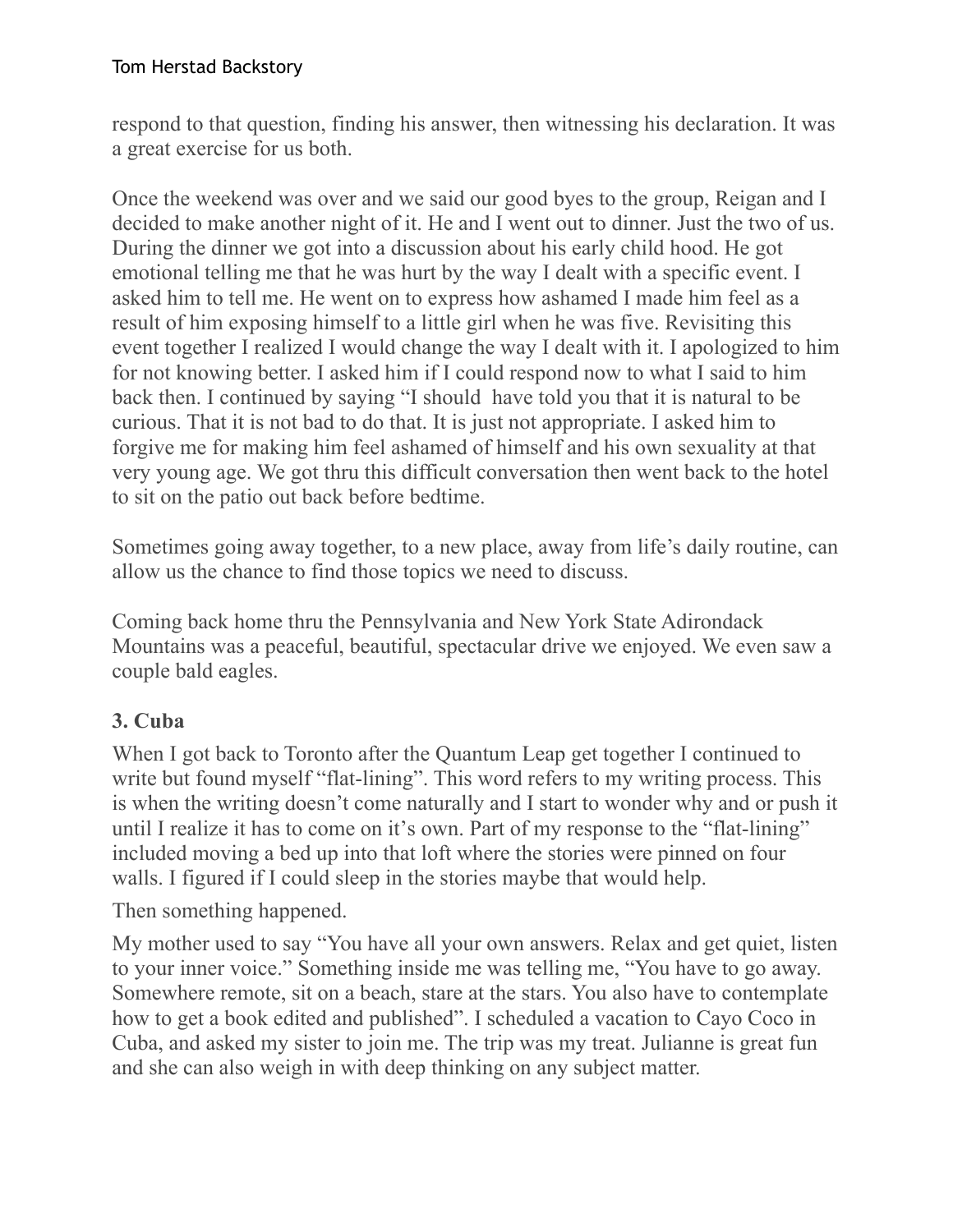We arrived at Toronto Pearson airport on that February Monday morning at 8 a.m. in 2016. I found my isle seat and was happy to notice I was seated beside a quiet husband and wife couple. I rested and read my book, "Autobiography of a Yogi" by Yoganunda, who introduced Yoga to North America in the early 1900's. I was inspired to read this book after reading Steve Jobs' book. He carried this book with him all the time and made arrangements to be sure that everyone who attended his memorial service received a copy of this book as a posthumous gift from Steve. I also became aware that George Harrison of the Beatles said the book was the most important book he ever read and used to buy them to give to his friends.

Half way into the flight I looked up from my book and connected with the lady beside me. Tanya introduced herself and her husband Austin. Tanya went on to discuss her interior design business, I shared with her my lighting experience. Austin weighed in with his life coaching counselling. It was a great engaging chat, then Tanya asked me this question "What else do you do?" I told her that I've started writing a book about my mother's life. She said "I am a Best Selling Author, an editor and someone who has experience in self-publishing".

"What!?" I was shocked and amazed at the serendipity. For the rest of the flight we went on to have an amazing chat about writing. When the plane landed, as usual, people flooded the isle and poured out into the airport. Tanya and I got separated and forgot to exchange business cards. Off she went with Austin and off went Julianne and I.

The resort was right on the ocean and perfect. Sandy shores as far as the eye could see in both directions, and the water knee deep at least one hundred yards out. It was a huge wind surfer destination. Wind sails and mini parachutes were all over this beach and fascinating to watch.

My sister and I shared the first couple days together walking and adventuring around the resort. Then I knew I had to spend some time alone to understand something. There were emotions I was experiencing that I could not put my finger on. Something gnawing at me; I had to find out what it was. My sister connected with a lady close to her age and they hit it off. This allowed me the time I needed to investigate my thoughts and feelings.

I sat on the beach for hours, swam. I walked the beach, fed the wild birds fresh bread, swam with dolphins, rode a scooter everywhere, to the end of the peninsula at sunrise. Then it dawned on me. I realized the decision I needed to make. It was a decision that was separate from the decision to start the writing. I realized I had to make a decision to finish the writing. A decision to finish the book.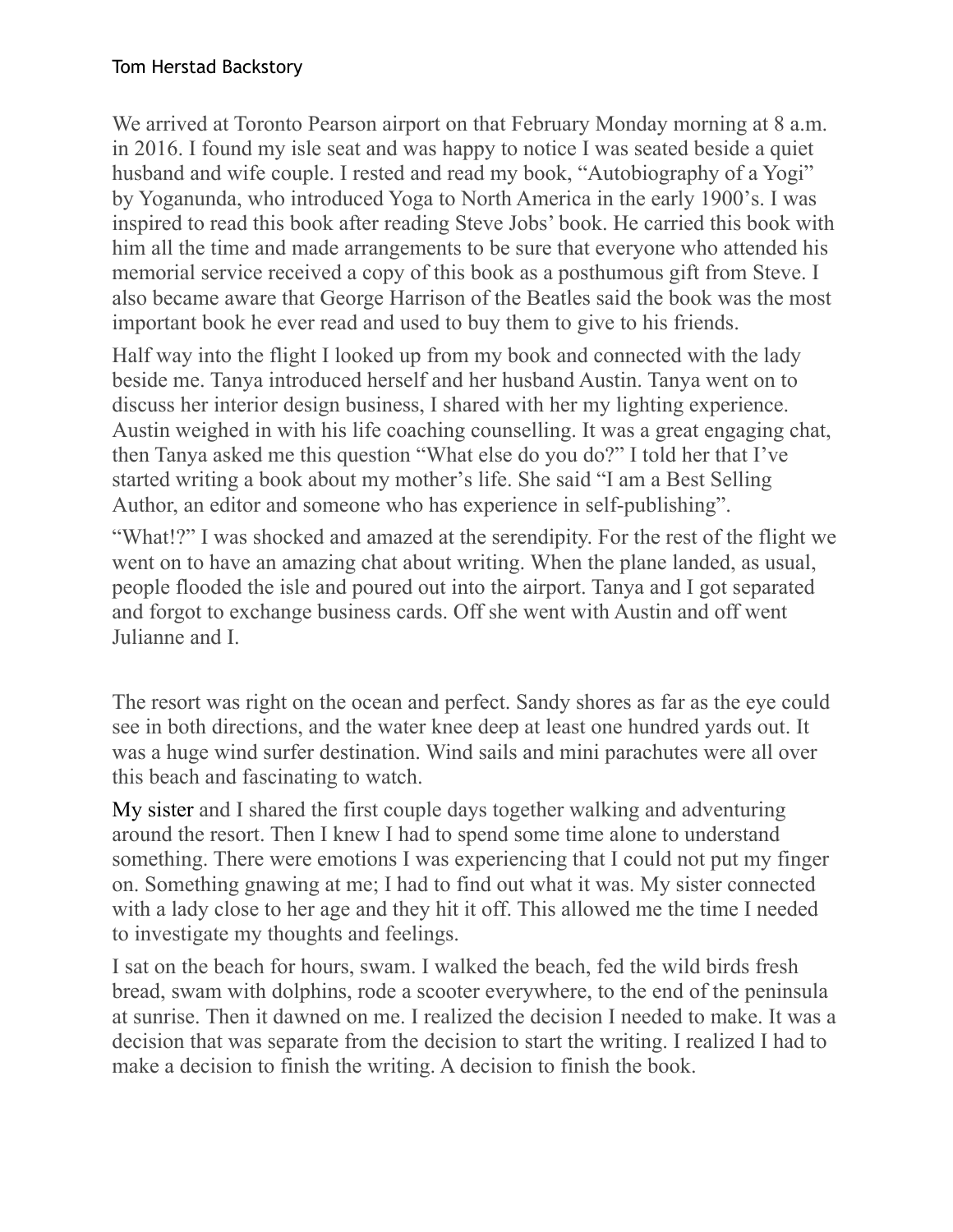This decision was one of the most difficult decisions I have made in my life. To make a decision to finish writing, editing and publishing a book was a self declaration to complete something I did not know how to do. The only solace in this decision was that I knew I could trust myself to know what each next step would be. To offer everything else up to a faith I had in this process, in my mothers guidance.

A week later we made our way back to the airport, I sat awaiting the flight. Here came Tanya walking towards me and then I saw Austin. Tanya said "What flight are you on?" I said the flight number. Tanya said "Us too. Where are you sitting?" I said "not sure". We exchanged business cards in the terminal and agreed to keep in touch.

About thirty minutes later we boarded the plane, made my way to my isle seat and what do you know? I was seated directly beside Tanya Freedman again.

What are the odds of this?

Once we were airborne we dove back into the books story. She wanted to know everything. Why I am writing? Why I believe it is a story that needs to be told? "Are you committed to finishing?" she asked? At the end of the conversation she agreed to receive the draft and promised to give me her professional opinion about if this story is just for our family or does it have a bigger purpose. I assured her she will not offend me with any of her feedback as I was already in over my head. Then it got even more interesting.

As we all moved down the isle and out of the plane Julianne asked Tanya when her birthday was. Tanya replied saying "My birthday is May 14th". What!?

That is our mother's birthday.

Upon returning to Toronto, I emailed Tanya the draft. Sixteen days later she to got back to me; I remember that night well. It was a Thursday at 9pm. I picked up my phone and said "Hello". Tanya said "You and I are going to do something wonderful together. This is a much bigger story than just for your family Tom". Her response confirmed that I would take the next 4 months off from my lighting business to focus on the publishing of the first edition of Love, Care and Share.

### 4. Mrs. P

It was late spring in 2016, my son Reigan and I were finishing a lighting service call in the western suburbs of Toronto on the shores of Lake Ontario. This customer has been with us for many years, as a result we have a close relationship. Once we gathered up our tools and loaded the truck I rang the bell at the front door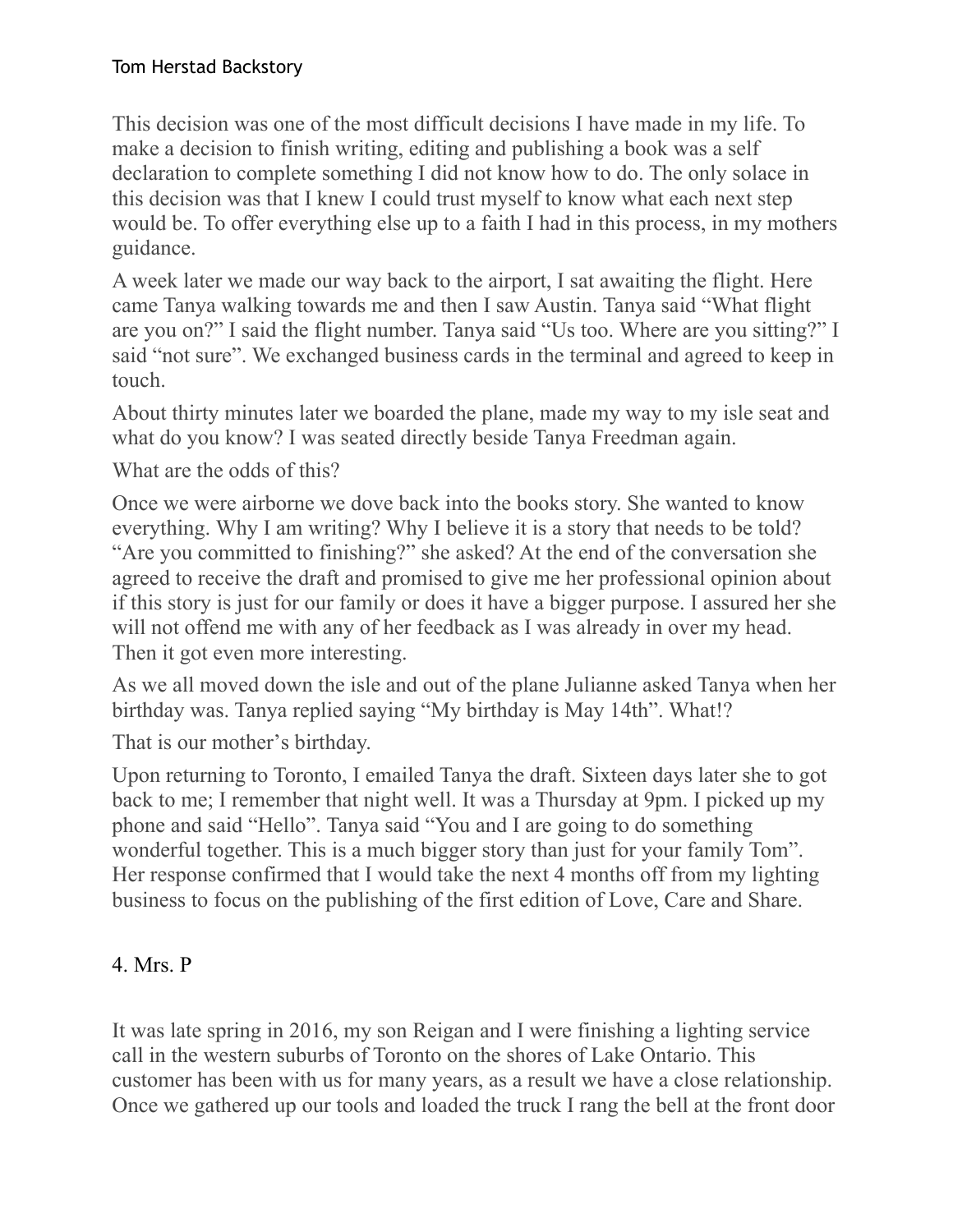to deliver the service call worksheet and get paid. Reigan waited in the truck for me. After a long pause Mrs. P opened the door, came out with her cheque book. It was easy to see she was upset as she made her way to the open porch front chair. She sat down and asked me for the sales sheet. I handed it to her. She confirmed the amount verbally as she started writing the cheque. Halfway through writing she stopped, slumped over forward, hugged her chest with the cheque book.

"Are you ok?" I asked.

She said, "No. I just don't fit in here".

"What's wrong?" I asked.

She went on to describe in detail how she had attended her daughter's high school pre-graduation assembly that morning. Sidebar here; This is a rich neighbourhood littered with mansions and Porsche cars. Almost all women are stay-at-home wives with the most recent designer clothing. She continued to express how while at this function she shared with some of the other moms, in attendance, that she had a couple of kids staying with her in their home. One was her daughter's best girlfriend who is struggling with cocaine abuse. The other was her son's friend. This boy was thrown out of his family home because he expressed to his parents that he wanted to attend a different university rather than the one they had chosen for him. When she finished sharing this with the women they responded by cautioning her on helping "those" kinds of kids. They went on to suggest Mrs. P is being taken advantage of and being used.

Mrs. P held back her tears and finished writing the cheque. As she handed it to me I said "You are doing what we are all supposed to do. We're supposed to react to others who need help in this way. You're not being weak or being used. You remind me of my mother. I'm writing a book about her life right now. Could I send you the draft? Can you help me know that this is a story worth telling, sharing?

She said, "Yes, please send it to me". Later that night I emailed her the draft.

A couple days later I got a phone call from her. She spoke in a very soft voice "I cried through the entire read. I needed to read this. It has legitimized my life and what I do. I now have a relationship with your mother and I know that I do not have to justify what I do to anyone, anymore. Thank you, Tom, thank you. Your mother sent you here that day. I needed this."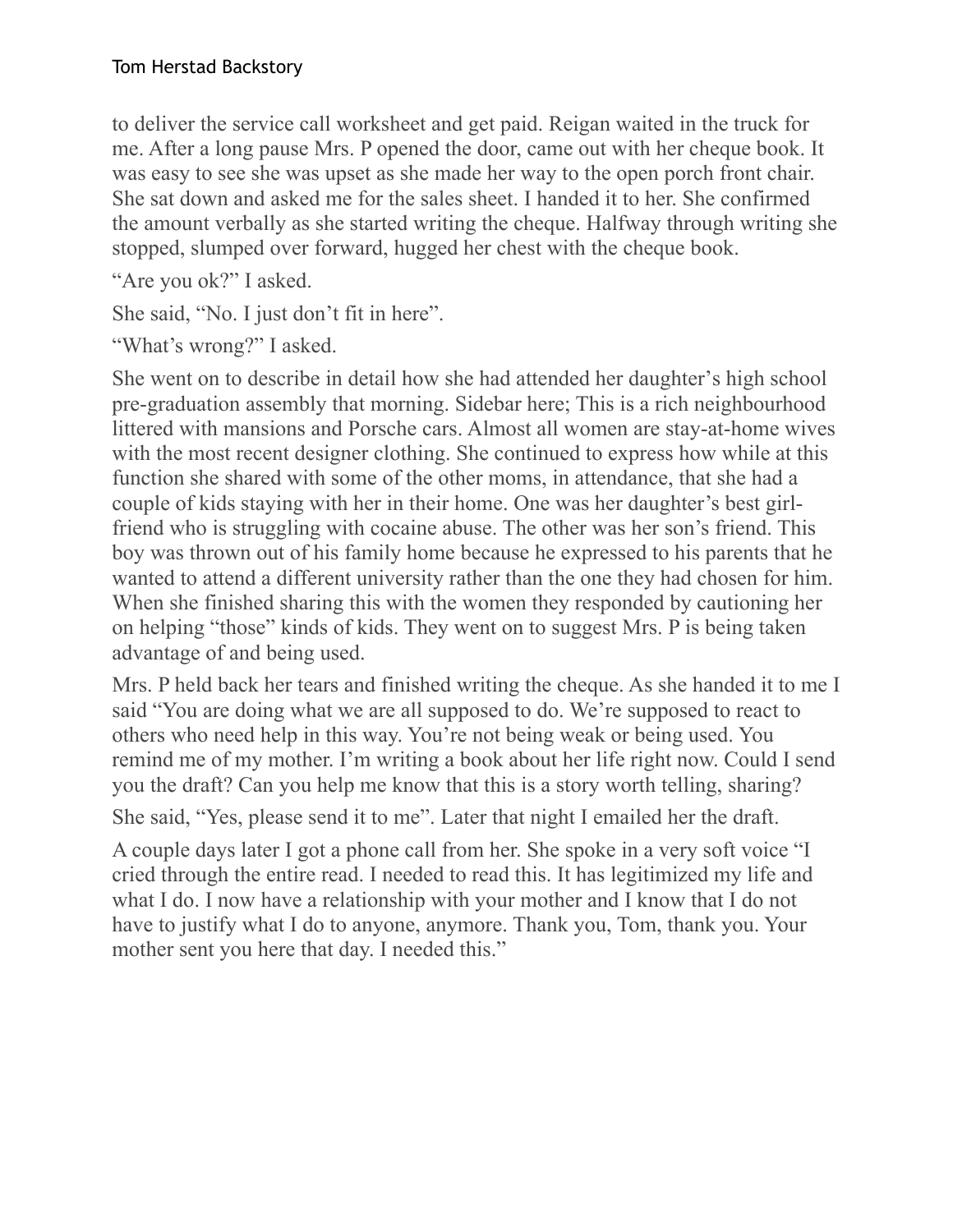## 5. Keep Writing:

Mrs. P's response to the initial draft allowed me to fill my motivation tank and to keep going. I opened the wooden door to the upper loft, grabbed the hand railing on both sides of the stairs and returned back up into the top of our home to continue writing. But now I had additional inspiration, a 1960 Remington typewriter. One of my closest friends and his wonderful girlfriend offered it to me as a gift when they heard I was writing a book. As it turns out Lori's father had just passed away and they had to deal with the contents of his house. Her father, Kerry Lambie, was a newspaper column writer for thirty some years. He'd climbed the ranks to considerable heights in the print media industry. I welcomed his silver work-of-art piece of machinery into my writing space, placing in the middle of the room on a fold-out table. When I shared with John and Lori my intent to include their gift in this writing I asked if they could offer me more details on Lori's father. This was their response:

"Kerry was born in Kirkland Lake, Ontario. He started his lengthy career in newspapers as a sports reporter at the Northern Daily News in the community. Stops would be made at several other newspapers as he eventually climbed the ranks to executive Vice-President and Chief Operating Officer (North America) of Thomson Newspapers Corp. A long-time passion of Kerry's was painting and after being sidetracked by the newspaper business for thirty-five years, he retired and started his own studio, largely focusing on landscapes from Ontario's Northland. While the newspaper business had brought Kerry to the Toronto area, his heart had remained firmly tied to the North. He visited the Temagami area annually and called the region "almost never pretty but always beautiful." He painted at his Mississauga-based art studio for 20 years and his work is hanging in homes and businesses in Canada and other countries, including the U.S. and Australia.

The presence of Kerry's typewriter will continue to remind me that I am not alone in that loft, writing in the middle of the night. RIP Kerry.

The stories kept coming but now not just halfway through the night. They were now coming to me during the day as well.

I started meeting with Tanya twice a week on the phone or in person to review the writing, engage in coaching, out loud editing. She was firm but kind with her enthusiastic guidance. Tanya challenged me on many aspects of each story and asked for more detail in places or offered some changes in paragraph order. I was hungry for her feedback and soaked it all in. It was during this phase of the project that she said something to me that I had to contemplate. She said, "Your story telling is very good but you need to go deeper. You need to take the reader into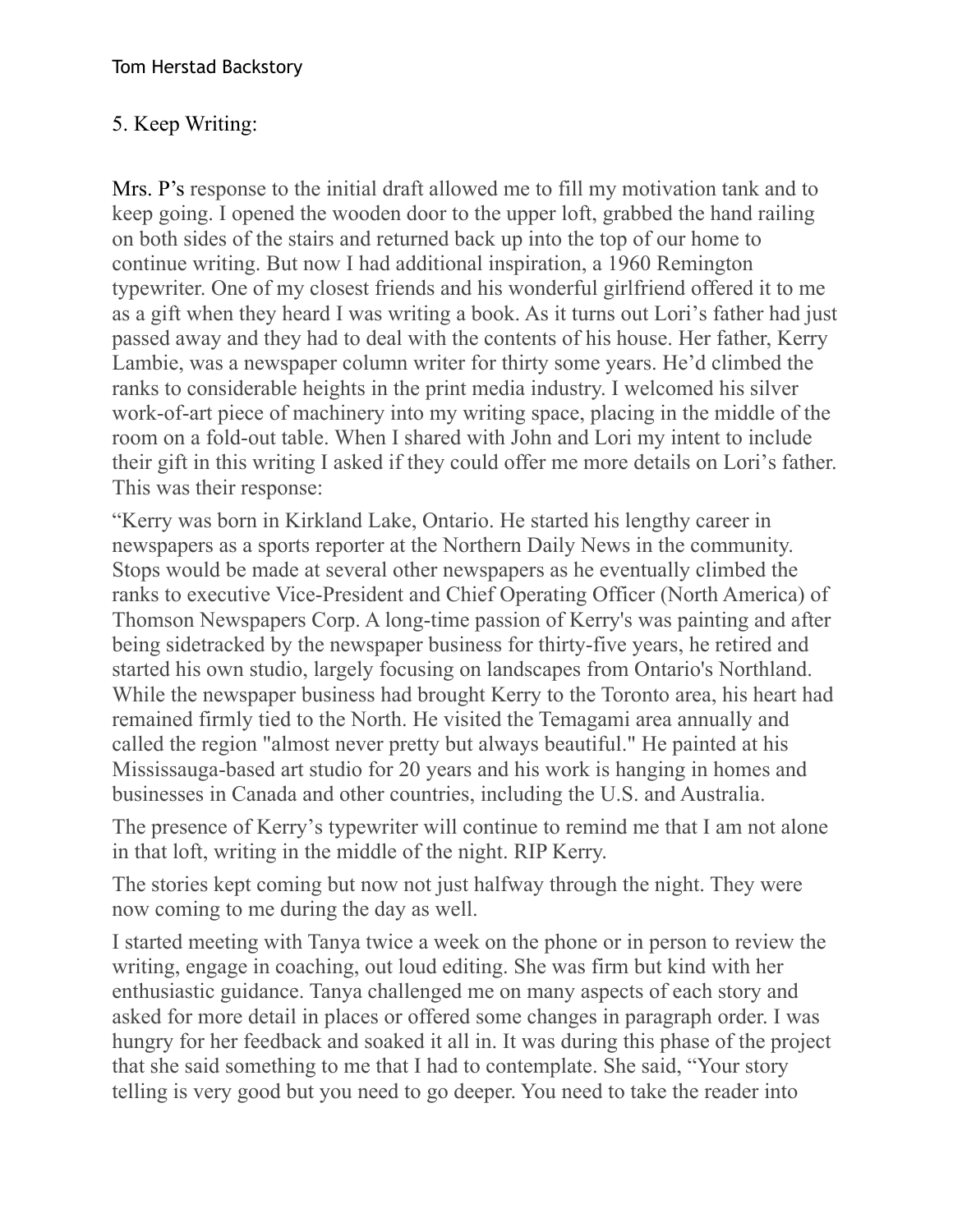your thoughts and help them trust you and get to know you. This allows them to believe your perspective. I also want you to realize that putting your heart on the page means you need to take complete ownership of this writing. You need to put your name on this book."

I hadn't even thought about the book cover or any of this until Tanya's words. My sister and I had started this project together completing interviews. Julianne had transcribed the audio interviews to print. To this point we collaborated on the content of the book often together.

As a result of Tanya's statement I knew I needed to call my sister. After catching up with her, I said, "Julianne, I realized that I need to ask you a question. Are you ok with me putting my name on this book?" I shared with her what Tanya had told me. I was expecting a longer pause. But she said, "Yes, I am ok with that, go ahead."

It was during this time when I picked out some of my mother's closest friends and sent them some stories to get their feedback. I believed that their replies to me would in some way be close to what my Mom might say to me. I also knew they would have fresh eyes on this writing, so perhaps offer something I did not see. You know the saying "too close to the forest to see the trees"? Well, they did. One of Mom's dearest friends said I was rushing through on some of the details. Another said, "You have to give the reader a physical description of your mother early in the book. The reader needs to be able to see her". Then I heard this during a phone conversation with her closest friend Chris, "Tommy, you need humour in this book. Your mother loved to laugh."

# **6. Where's my Laptop?**

Jules and I went away for a weekend trip with the trailer. Upon returning to the house I became aware that my 21 year old son had hosted a party the night before. While the house was cleaned, something happened that could have drastically affected the Love, Care and Share first Edition book ever being completed.

My lap top was missing from my office. During the impromptu party one of the "invitees" stole it.

This laptop had my book manuscript and all the interviews for the book on it. Everything I'd been doing for the past four years on this project. It also contained my lighting business information for the past eleven years. I was livid, freaking out. I grilled Reigan endlessly as to who might this disgusting thief be. Scared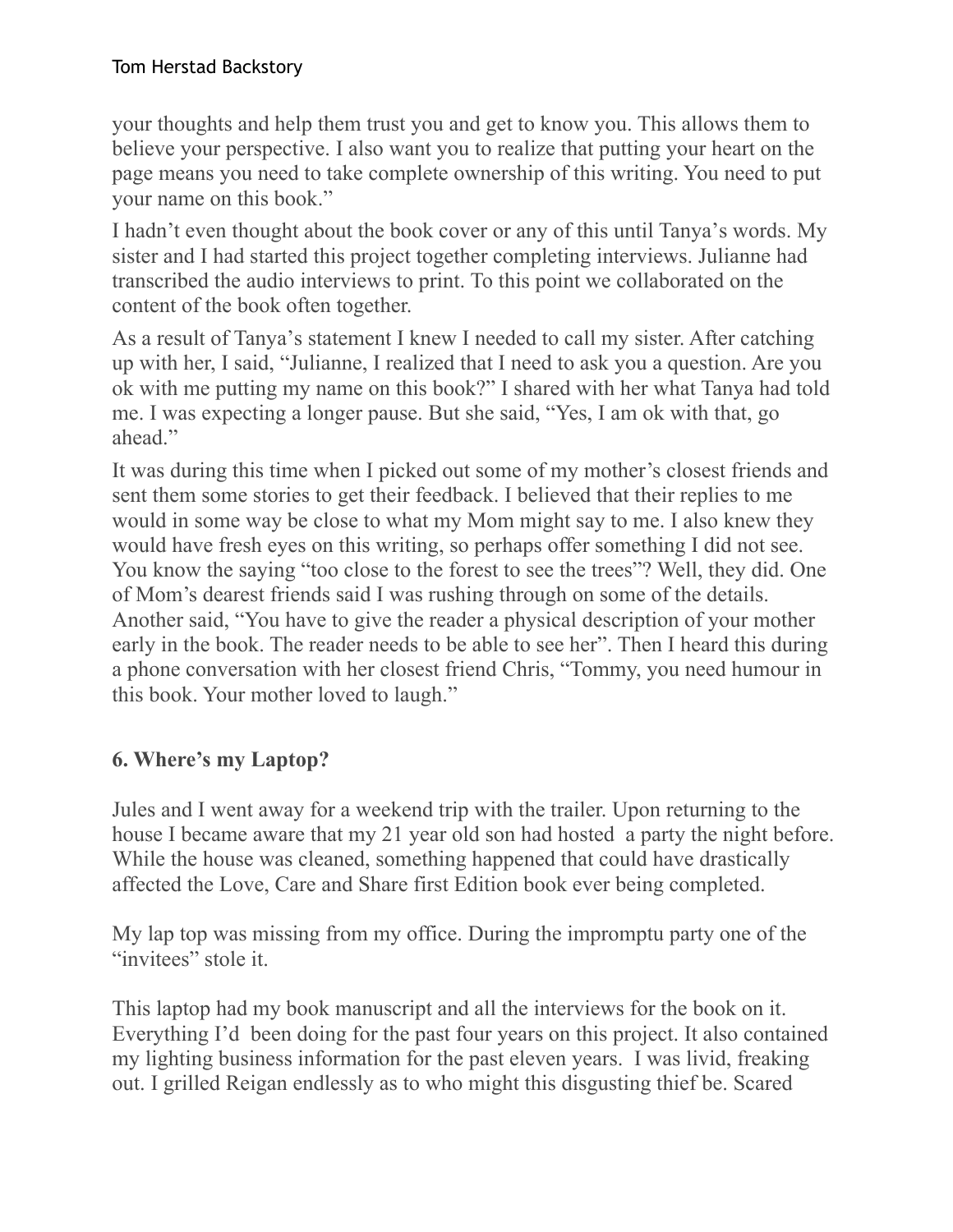himself, he started connecting with his friends who attended the party. He narrowed it down to a girl he went to high school with.

Could she have stolen it?

We drove to her house and confronted her. After much questioning she identified a guy who came with her to the party. She recalled watching him during the party leave the back door running to his car with something under his arm. Unfortunately, the guy was someone this girl had not seen in quite a while. He was passing thru the area and was now gone again. She gave us his cell phone. But it was disconnected.

Exhausted, I met with local police and filed a report, but they promised nothing. Expressing that the computer black market is a quick moving machine. They said that the computer within twenty four hours is memory deleted and sold as an "out of the box" back into the sellers market. The buyers think these products are returned computers from a first time purchaser. More searching in my office for written notes turned up little evidence that a book was even in the works. I was desolate.

Once I settled down I began to think how I might be able to retrieve the book transcript and my business information. Then something occurred to me, I had sent the updated book manuscript with editing notes back to Tanya via e-mail four days before leaving on that weekend trip. With bated breath, I dialled her number. Tanya confirmed that the manuscript was on her computer, in her possession, I could breath again.

I then called my book keeper to confirm that the business information did have a backup with her. Deep breathing, again. How lucky was I?

I connected with my insurance agent to discuss the replacement of the computer under our house content insurance. Rob filed the necessary paper work for the insurance claim, the computer would be replaced. During my meeting with him he asked what was on the computer. I expressed that I was writing a book about my mother's life . He asked about the book. I described the interview process we went thru and shared a couple of the stories from the book with him. I express to him that when I was making a decision to finish this book I heard a Commencement speech Jim Carrey completed at MUM University in 2014. Hearing Jim's speech had a huge impact on me.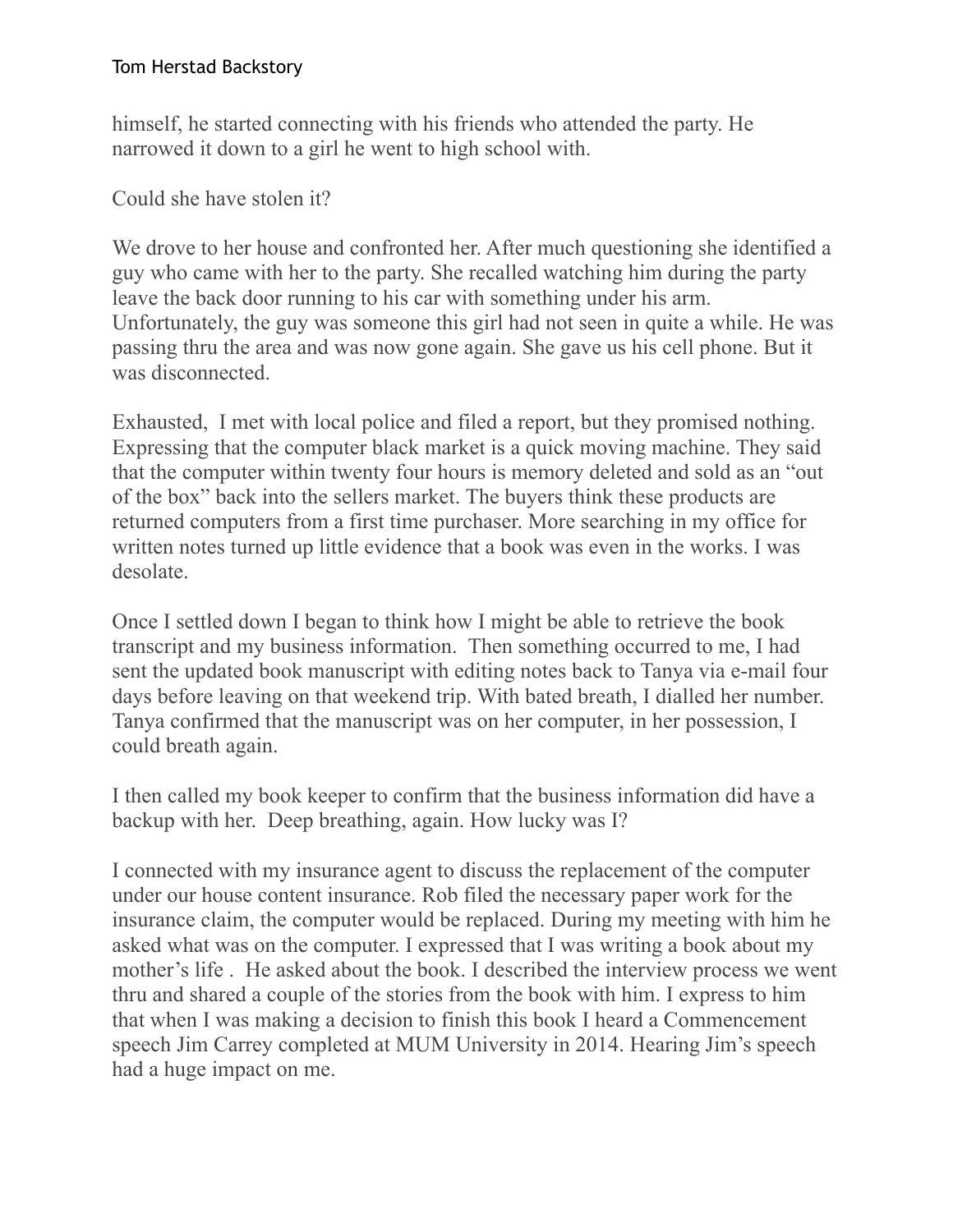"The affect you have on others is the most valuable currency there is" Jim's statement during that speech triggered a realization inside me; My mothers positive affect on other people had to be acknowledged and shared with the world. My mom was doing what Jim said is so very important and I agreed with him.

Rob said "I am best friends with Jim Carrey's brother, John". Rob went on to discuss his relationship with him and how they met in the car racing circuit. I asked Rob if I could connect with John. I wanted to see if I could send him a copy of the book so he might forward it on to Jim. I wanted to acknowledge Jim for helping me make the completion decision for the book.

Rob agreed to connect me with John and his wife. After we connected, John agreed to forward the book to Jim with my hand written thank you note. I included another copy for John and his wife in the package. A few weeks later I followed up with John and he confirmed that the package was received. He assured me that he would forward the book and note on to his brother.

I was so pleased that I was able to thank Jim for helping me make that completion commitment. I did not heard from Jim. But I do trust that he received my book.

What did I learned from this?

Sometimes positive things can happen thru a harrowing incident.

# **7. First Edition**

We arranged another Sunday drive with my sister. I picked up Julianne from her Belfountain home. She wanted to show me a new place. It is an old mill that has been converted into a shared space art gallery in the little village of Alton, Ontario. We pulled into the property after driving over a small bridge. The three story white stone building is situated on a big pond with a large water fall and creek that runs directly beside the mill. I could hear the sound of rushing water as I exited my truck.

We made our way inside the building, Julianne said, "Let's go see if Paul Morin is here today". I nodded and followed her up the main stairs and through a meandering, creaking, wooden floor hallway; Paul is the artist with the largest room in this shared art gallery building. We were in luck, his gallery door was open. Classical music was playing and I could smell a hint of something burning. Paul introduced himself to Julianne and I, then expressed that the smoke smell is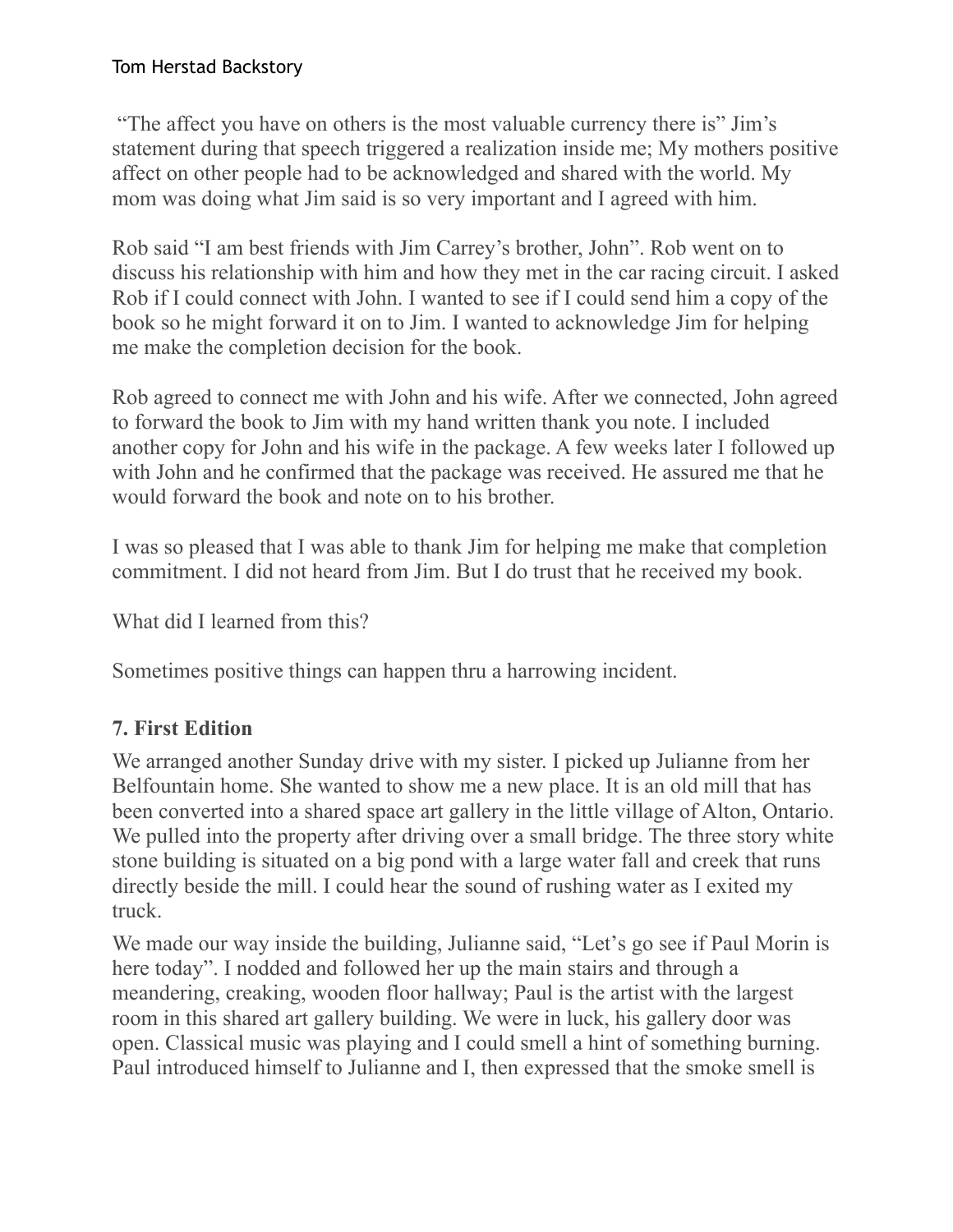the sap of pine trees far up in the Andes mountains in the Chile area of South America. It is said that the smoke can inspire creativity, open the mind.

Continuing the discussion he walked us towards the art work covering all four walls. Paul described his art as a high-end car salesman might describe a luxury car. The dialogue married a description of what we were looking at with his artistic process and how it may make us feel when looking at it. He is a true artist in every sense of the word. When he speaks you just want to stay quiet and hear more. He continued by describing how the layering of colour works. I continued looking at his paintings as well as at the lighting that is illuminating each piece of art. Paul noticed I had a couple detailed, long pausing looks at the type of lighting he had and said "The lighting in here is wrong, I wish I could get it right". To which I responded, "I am a lighting designer. I agree you could have much better lighting on your art."

Paul shared with us that he has just bought a building two minutes away on Main Street. He would be moving his art into his own gallery. He asked me if we could drive over to look at the building, to give him some ideas on lighting. I agreed to go with Paul while Julianne decided to stay behind and visit with other artists.

As we pulled into the parking area directly behind the newly purchased building Paul shared with me it's history. It was originally built as a church in the late 1800's. The building was utilized for many other reasons. It later became a fire hall, then during WWII it was used as a warehouse for army uniforms and condoms. After that it was a community hall/dance hall. What a beautiful building for Paul's own gallery.

As we continued walking through the interior and into the basement, Paul listened intently to my lighting ideas and suggestions. When we had finished the lighting consultation

Paul asked "What else do you do other than lighting?"

I said, "I am in the throws of writing a book about my mother's life".

"Who's doing the book cover for you, Tom?" he asked.

"I have not thought about that yet." I replied

"I will do the cover for you and you can give me some lighting for the new art gallery?" Paul retorted

I said, "Thank you Paul, that would be great!"

I completed an exterior and interior lighting design which offered many different styles of lighting including colour changing lights for his stage area. I specified very high colour rendering index lighting to illuminate his art pieces as this type of light allows the true colour of the paint to show. I suggested launching the light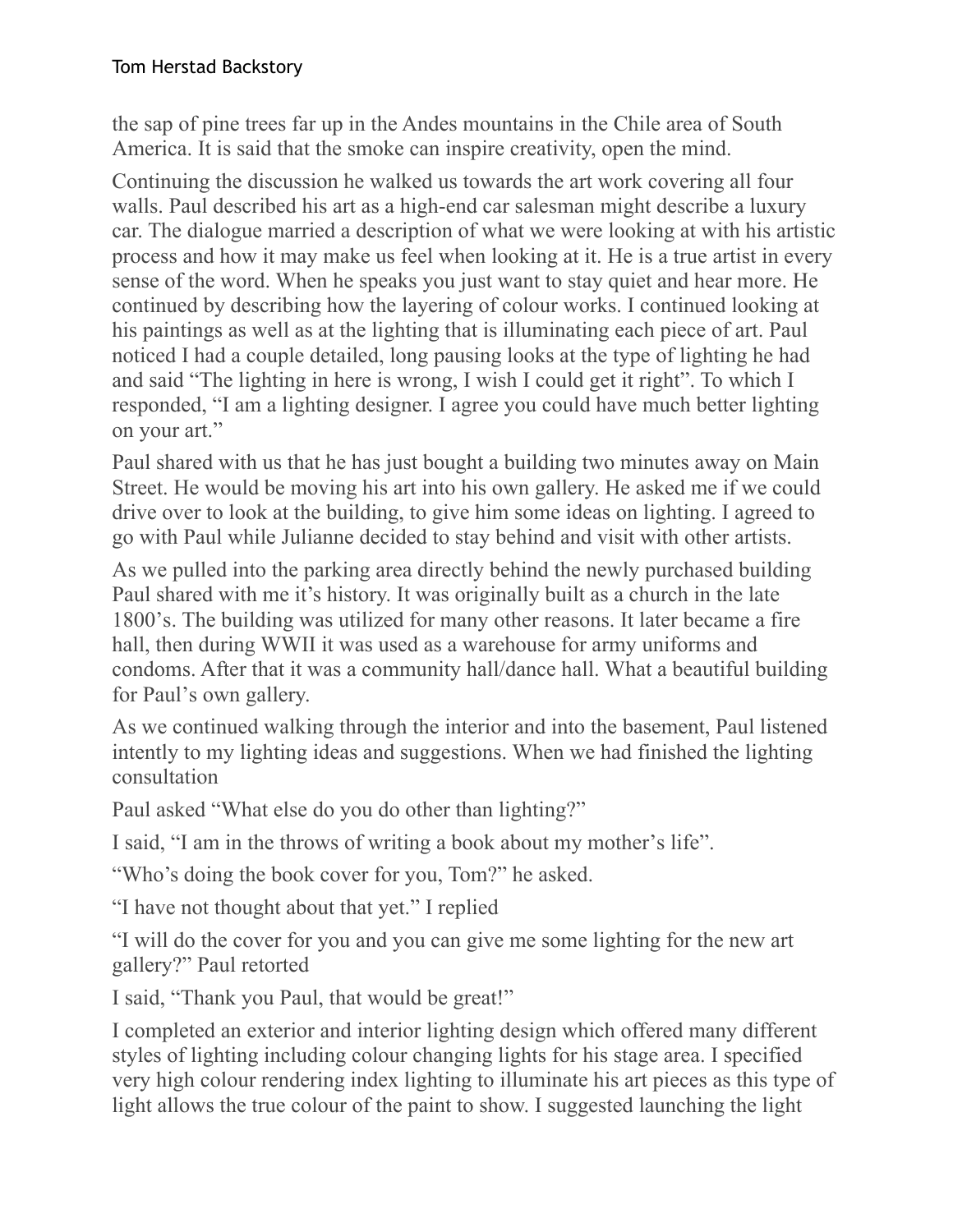close enough from the top of each piece as this will help show the texture of the paint. In return I received an amazing piece of art that was used for the book cover, 1st Edition of "Love, Care and Share".

This painting resides today in the centre of the wall above our bed in our master bedroom.

Once all the stories and interviews were organized in the best order, formatted and now that the cover was finalized I self-published with Tanya's company, Creative Hummingbird Results. She also helped with the website development and a video book trailer. "Love, Care and Share" was published in June of 2016 and downloaded to Amazon and was available on all available ebook platforms.

The website is: [www.lovecareandsharebook.com](http://www.lovecareandsharebook.com)

## 8. She Knows Him

I emailed Julianne the published e-book for her to see the finished product. This was an exciting time and I wanted to share it with her.

A couple days later I heard from her. It was a weekday after a lighting installation was completed. We had just finished loading the truck, heading home, when my cell phone rang. It was my sister. The phone was connected to my truck speaker system.

I said "Hello there"

She said "Something extraordinary happened today".

I asked "What?"

Julianne said "I am half way thru the reading of the book". She paused for a few seconds.

Her pause reached the amount of time for me to maybe say "Are you still there?"

When she said "Tom, I now know my father."

She was seven when our father died. Other then the many stories we all shared with her about dad and her vague memories, she did not really know who the man was. However, reading the book, the family stories, my description of my father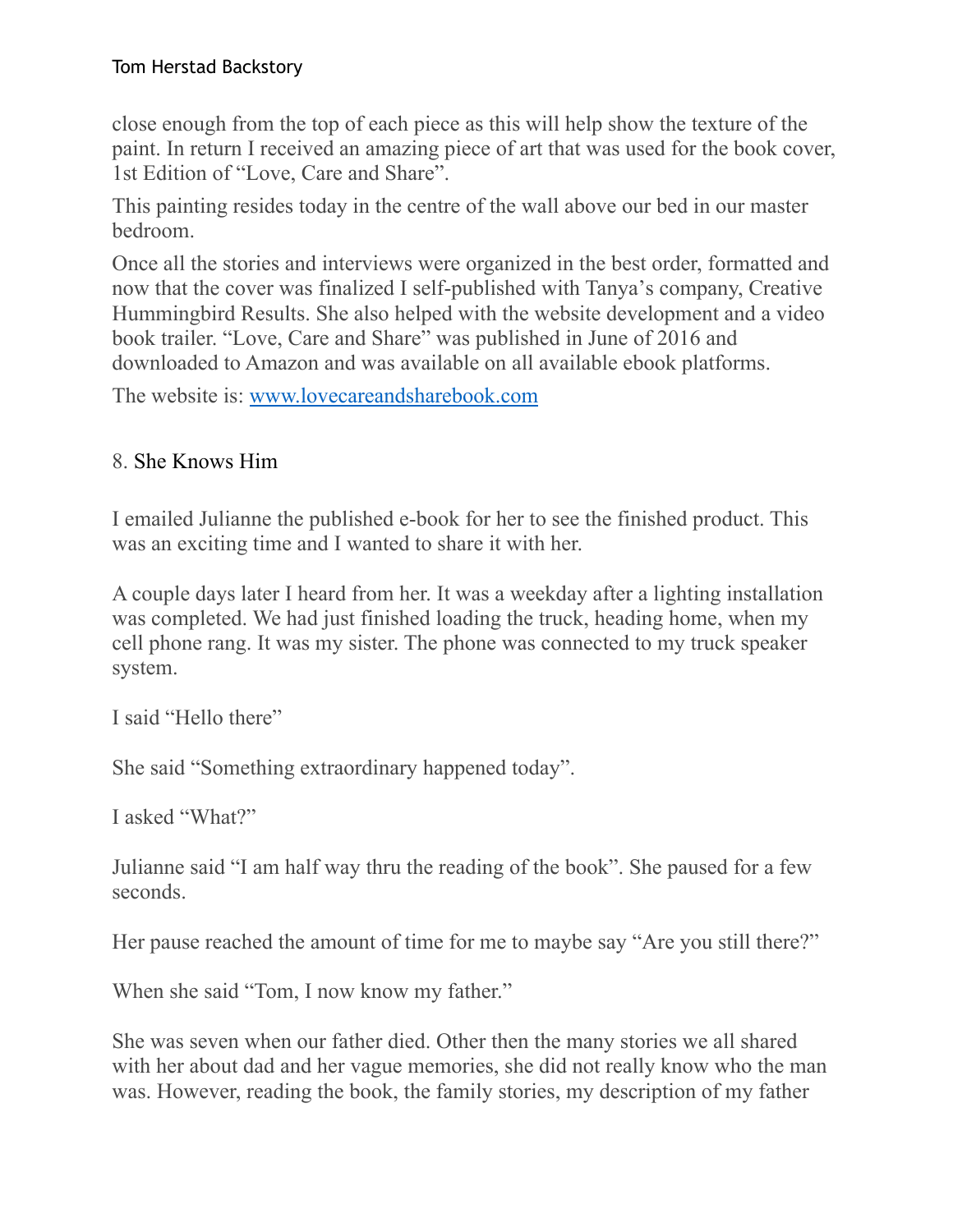and my feelings towards him helped Julianne found her own definition of her father. This was an amazing conversation we shared. I was so happy for her and proud of myself for being able to contribute to this realization for my sister.

This was another time when I was more aware of my Mom and could feel her presence in this work. It was as if I could see my Mother looking at me with her gentle smile and subtle nod of approval.

# **9. Published/First Edition**

Now that the book was published I engaged with Stellar Printing for a volume print run. I wanted to do book store signings and needed physical books to accompany me into the stores. The way this works is the printing company prints and gives you one copy of the book called a 'galley proof', you proof read it to ensure there are no mistakes. If everything looks good, you pull the trigger on the volume run. In this case it was 150 copies of the book.

I drove the one hour to pickup the "Love, Care and Share" proof copy at the Stellar Printers and made my way back home. It was a great feeling to now be holding the book in my hand. I hooked up my thirty-foot trailer to my company pickup truck and drove down to the Oakville Yacht Club on the shores of Lake Ontario. There is a small park right beside all the boats. I backed the Airstream into a corner spot with the trailer screen door facing the water. I wanted to read with the lake as my backdrop.

About ninety minutes into my read there was a knock at my trailer door. I earmarked the page, placed the book on the kitchen table. This distraction confirmed that I needed a reading break and I wanted to stretch my legs. I opened the screen door and saw a man standing in front of the trailer.

Before I could say "Hi", this man said "Oh, I am sorry, you're not Mike. Same silver Airstream trailer, same spot, two weeks ago a guy named Mike was right here. Sorry to bother you".

I stepped out of the trailer, down the side stairs and introduced myself with a handshake. He introduced himself as Doug Gill.

During our subsequent conversation Doug asked, "What are you doing here?" I explained that I was proof reading a book that was just published. Doug interrupted me and said "I am an author too. I write Sci-Fi." He continued to describe in detail his most recent transcript. Doug also told me about his hobbies which included writing musical score. He is a piano player. During this conversation I told him that my book is about how our mom lived her life. Doug asked me why I wrote the book. I explained about how we interviewed people regarding their relationship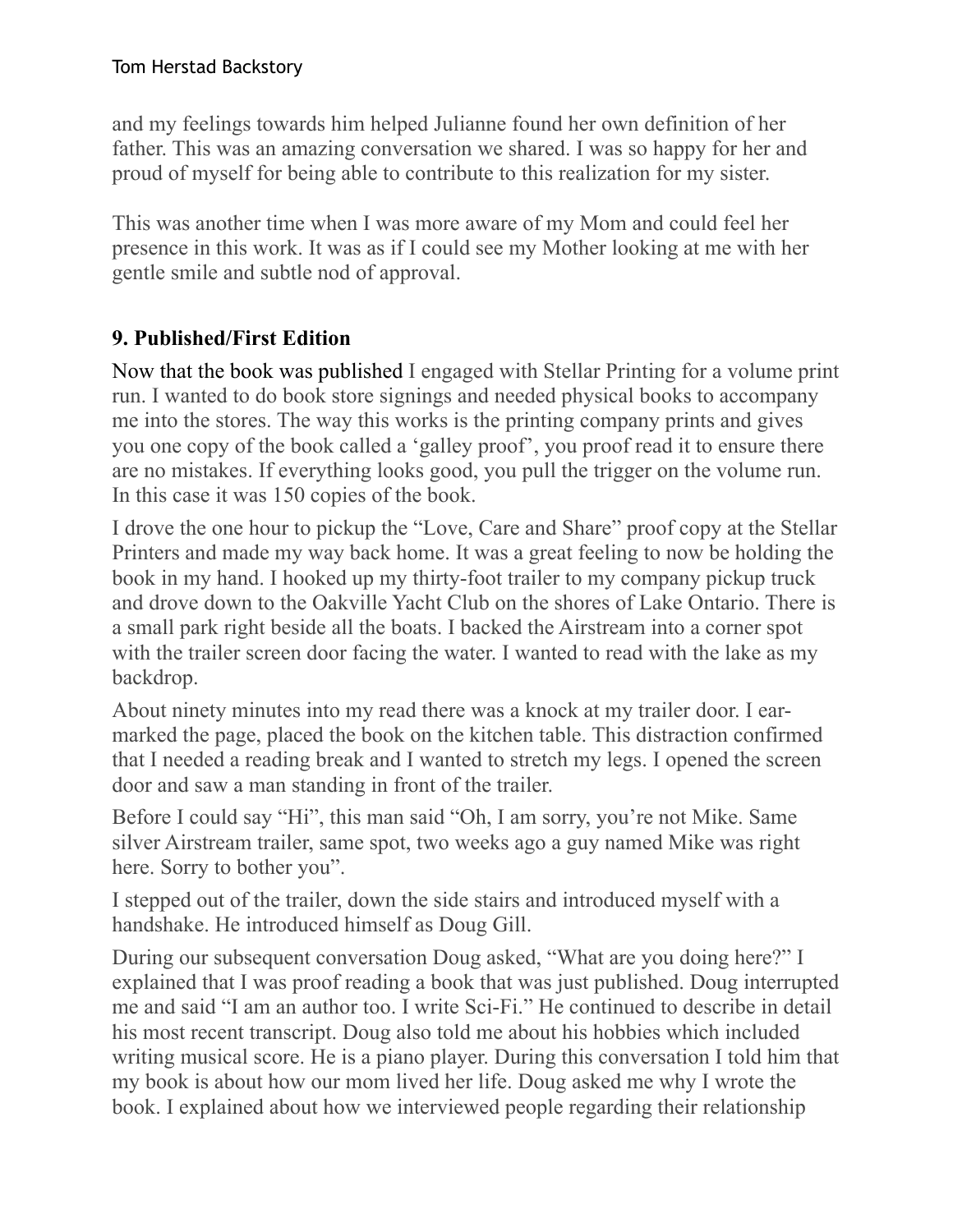with her. Doug asked me to tell him a couple stories from the book. After sharing the stories, Doug said, "This has got to be a movie. I know a movie director. His name is Paul Saltzman. The man is far too busy to get to. Maybe if I can get a copy of your book to his wife Anne, she might read it and then give it to Paul?". My mind raced with ideas about how a movie contract might happen. Could this be possible? Why not, I thought.

Two weeks later I picked up the volume run of books. I gave Doug a signed book for himself and I signed one for Anne Peace.

A month later when my cell phone rang, I did not recognize the number. I answered the phone, as usual, "Tom here". Then I heard "Hi Tom, this is Paul Saltzman of Sunrise Films. My wife handed me your book the other day and I have just completed reading it. It is a great story Tom and I was hoping you could come meet with me at my home in Oakville to have a discussion?"

"When would you like to meet?", I replied.

He said "How is next Tuesday" I interrupted him before he finished the sentence with a "Yes, what time?"

He said "How is four?".

He gave me his home address.

"See you then" I replied.

I got off the phone, I sat down. My heart was pounding. My brain raced with those ideas about a possible movie contract. Again, I thought, Why not?

The following Tuesday I invited Julianne down to my house and at four o'clock that afternoon we were outside Paul's house on Lakeshore road. His property backs onto Lake Ontario. My sister and I made our way to the front door and could not stop looking at each other and smiling.

Paul greeted us at the front door then we made our way to his kitchen table. After Julianne and I sat at opposite sides of the table Paul asked us if he could make us a Chia Tea. We agreed and he moved to the stove and placed a pot on the front burner. We exchanged pleasantries then Paul delivered us warm coffee mugs full to the top with his special tea drink, foaming over. He sat with us at the head of the table and said, "I know your mother has come here with you today. I loved the book and it represents the following:

- It's a beautiful story
- Its a female lead
- Your mother represents the courage and bravery to love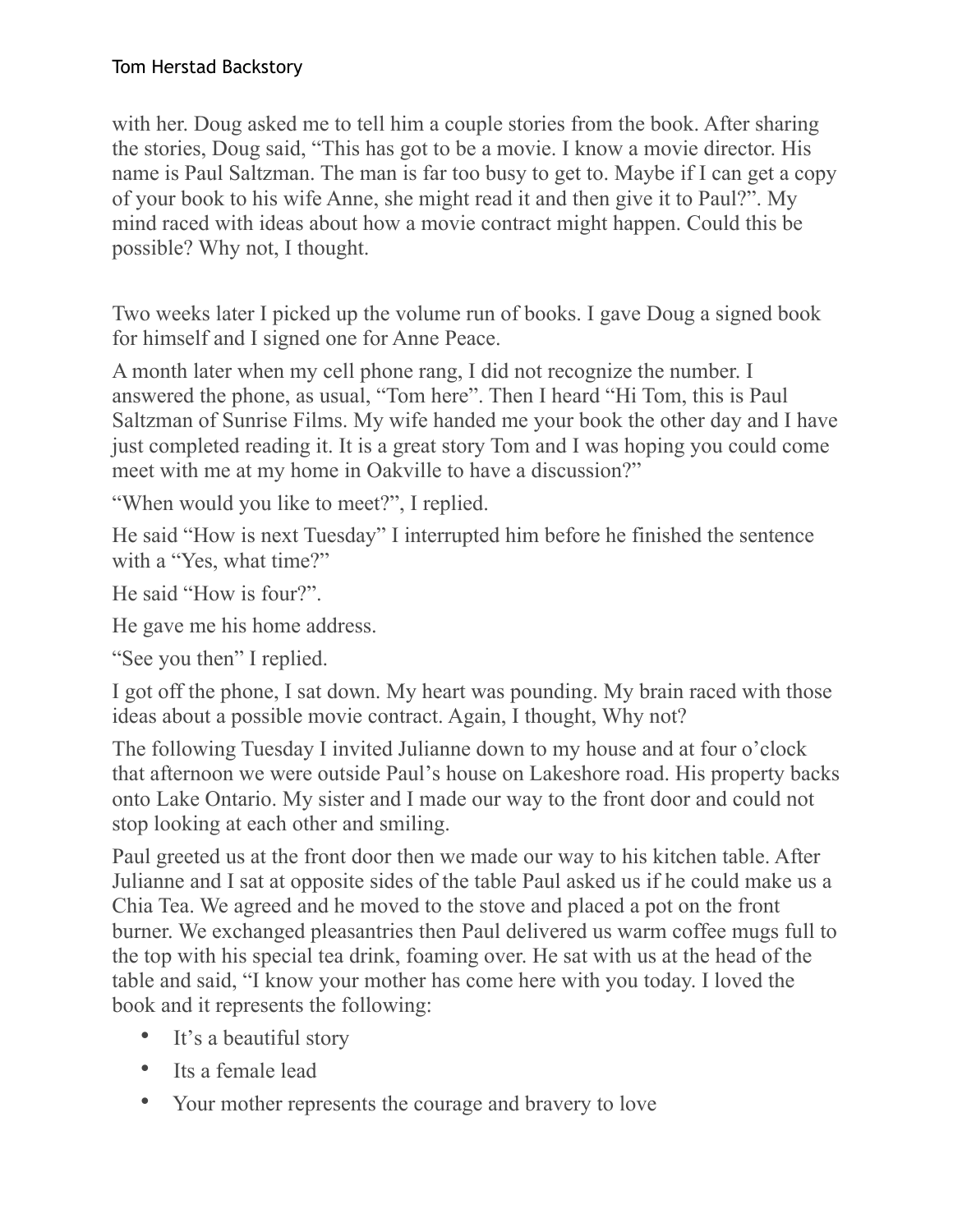- It also represents bright stories in these challenging times
- This is a story that needs to be told and shared.

He paused and then said, "It should be made into a movie."

I could not believe my ears. My mind started to race with excitement. Julianne and I were grinning at each other. From the heat of my face, I knew both our faces were flushed red. Then our grins morphed into two full blown perm-a-smiles. Paul went on to explain to us about his career and how he always consciously searches for stories about loving bravely. He then listed many TV series and movies he has participated in.

As the conversation continued Paul said "I am far too busy with other projects to get involved, but if you can find financing for a screen play come back and see me. I will counsel you through this industry. I could introduce you to my entertainment lawyer".

Julianne and I looked at each other with a puzzled expression. I said "Paul, how do you find financing?"

"Just put it out there, Tom and keep going." He said. "There's something special about this story." He walked us to his front door, we left.

Our ride home together was mixed with excitement and reassurance but also confusion about the "finding financing" part. I thought to myself "Who do I know that has the kind of money to make a movie? How do I 'put this out there?' What does that even mean?"

# **10. Movie Contract**

Four months after that meeting with Paul Saltzman, my son Reigan and I had just finished a lighting service call on Laura and Michael's house. Their family was headed to Jamaica for vacation. I expressed to them that I had written a book which was just published, gave them a copy to read if they had some down time on the beach.

They thanked me for the gift and off they went to the airport.

Five days later I got an email from Michael during their vacation. He expressed that they wanted to meet with me when they returned from Jamaica.

Two weeks later at their home they shared with me that Laura read the book in one sitting and then handed it to Michael. He shared how emotional the read was for him. Then they said, "This is a story that needs to be shared with the world". Michael added that he has experience making books into movies with his family business. He suggested that he and his wife finance the movie screenplay. I called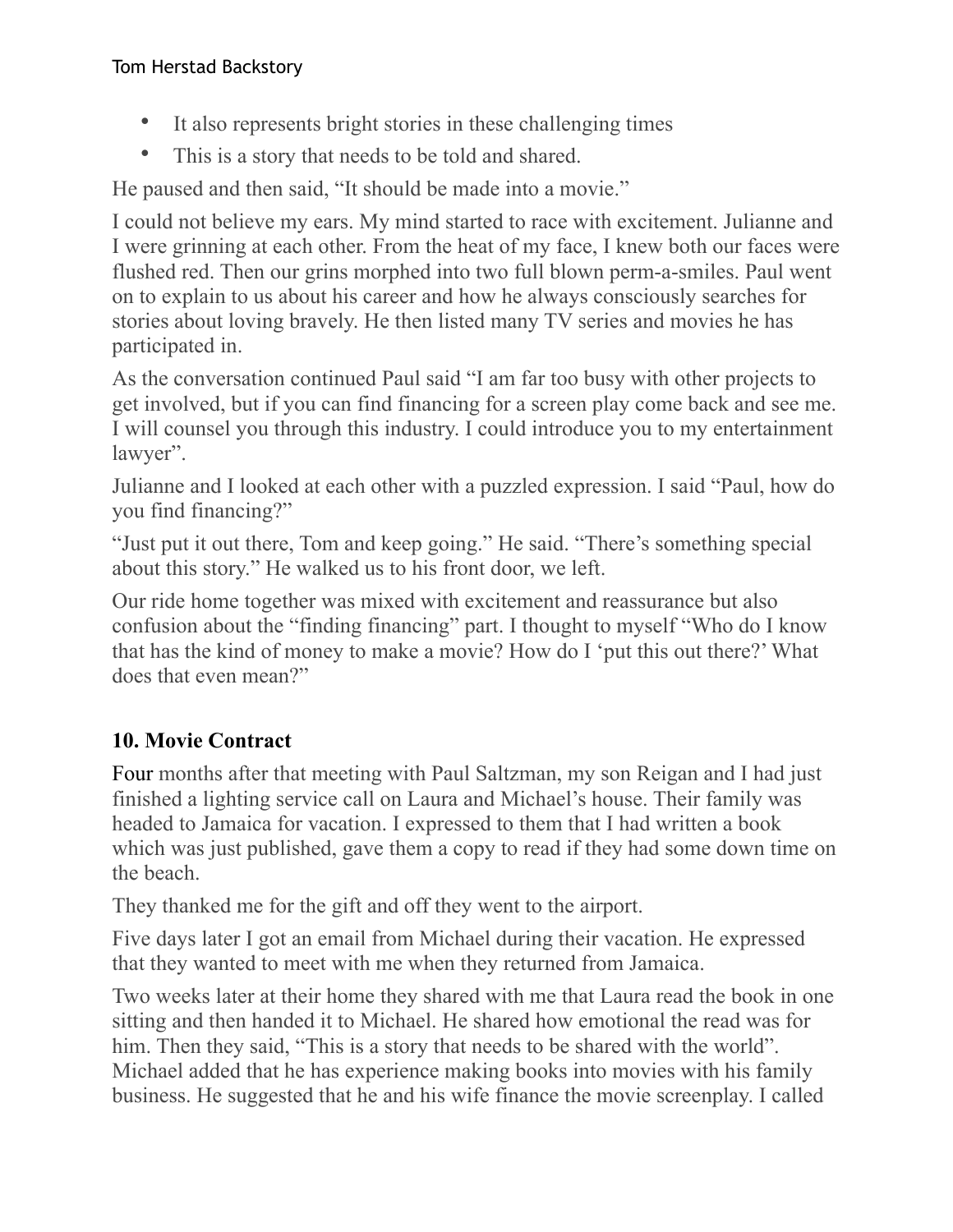Julianne from the car on the way home and she cried as I told her what had just happened. I expressed that I would set up a meeting with Paul Saltzman and let her know.

Two days later my sister and I went back to Paul's for a second meeting with him. He said "Remember when you were here four months ago and I was too busy on other projects? Well, I just dumped a project two weeks ago and I have time to work on this with you. "I want to sign a book option with you Tom and a want to produce and direct this movie. I also took it upon myself to mail your book to a screenplay writer. His name is Tom Schlesinger. He read the book and is interested to join us on this project. When can I meet the Paletta's?"

A couple weeks later I took everyone to Buca Di Bacco in Oakville. During the fine dining, Paul, Michael, Laura, Julianne and I discussed the book and our mother's effect on others. It was a fantastic get together. There was obvious synergy at this table between us all, it felt so right. Paul had to leave right after dinner for another meeting and excused himself. At the end of the evening Julianne and I walked Michael and Laura to their car. We split up into two and two. Michael and I walked ahead discussing a possible movie contract between Paul, me and Michael.

Julianne and Laura were walking behind us and had their own conversation.

I had already been predisposed to this negotiation, talking at length with Paul the days before. As a result of our "sidewalk chat" Michael and I came to a percentage share agreement in the parking lot and shook hands on it.

Our ride home was fantastic. My sister and I were so excited. We even spoke out loud to our mother.

The following morning I called Paul sharing all the details of my conversation with Michael. Paul said, "This is perfect. I will draw up the legal contract with my entertainment lawyer. Great work Tom!" Paul added how impressed he was with Michael and Laura. He said how this type of project needs the right people to make it magic, and he believed we were right on track with that.

The movie contract came a week later. The percentages share was all there but as I read through it I thought about my sister. She and I started this project together years ago doing interviews. She helped transcribe the interviews to print. I decided I would split my percentage with her 50/50. I emailed Paul on this change and the adjustment was made to the final contract.

Another thing happened during this time that is quite unique. The group agreed that Julianne would get the chance to write the original screenplay while being coached by Tom Schlesinger. This was another mind blower. Tom Schlesinger, a seasoned veteran writer agreed to coach my sister on her first screen play.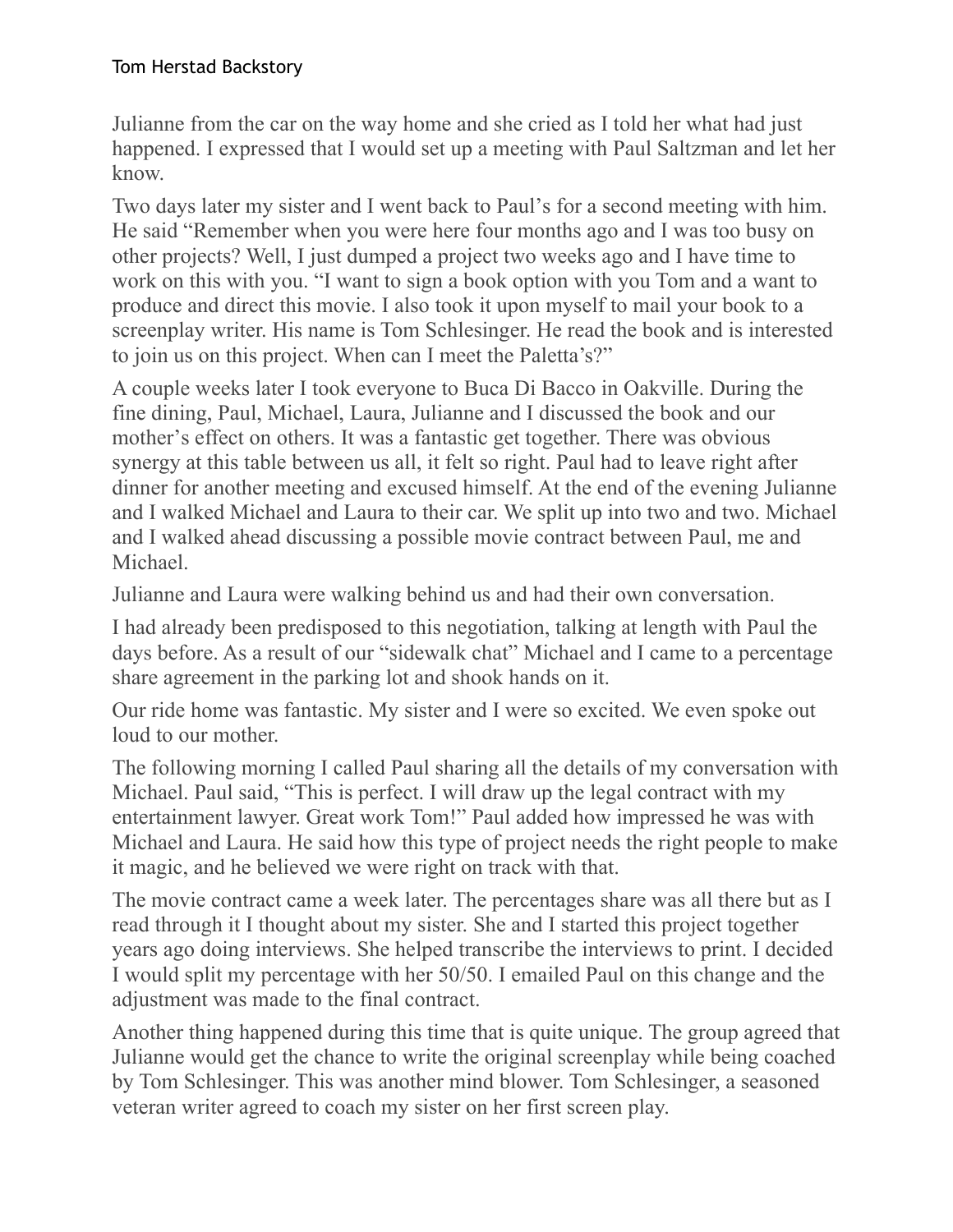Paul, said "It would be great to get the daughter's energy into this movie". We all agreed.

The contract signing meeting was at Paul's. I could smell the Chia Tea as I entered the front door to his house, making my way to that kitchen table. This was the first face to face meeting with Tom Schlesinger. After pleasantries were exchanged and we caught up with each other Paul placed a contract in front each of us. We were asked to sign on the last page and initial the others. Then pass to our right until all the copies of the contracts made their way around the table once. All was now official as Julianne and I were confirmed as Executive Producer on the movie named "2nd Line West". The energy was fantastic, we were all smiling and giggling as we signed, initialled and passing to the right. Once that part was finished Paul said, "Could we all hold hands? I would like to say a few words". The table was elbow to elbow so holding hands was easy. We all bowed our heads, Paul said "Margie, we are here to collaborate and tell your story. Give us your words. Give us your truth".

With Paul's words this journey went to a whole new level.

We met as a group and had telephone conference calls many times over the next three months. My sister and I responded to multiple questions about our mother's effect on others. We shared even more detail about our family life and other stories that were not included in the book; This is the brain storming phase when you put it all out on the table, stand back and pick what definitely needs to be in the movie for sure.

Many times during this stage it was expressed that perhaps this should be a mini series or a TV show, because there are far too many stories to pare down to a ninety minute movie.

We continued exchanging stories and ideas on the content. Then something wonderful happened. While our group was discussing the view point of the movie it was suggested that Julianne write from her childhood perspective. This was a big swing for her. She was no longer trying to find her way telling the stories I wrote for the book to creating her own story. This was a great moment Julianne and I shared at the round table with our group. I said to her, "Remember when I called you way back when to discuss with you that I needed to put my name on the book? This is when you make the decision to put your name on the screenplay and own it as yours." From here forward I backed away from the continued collaboration and the screenplay was now Julianne's with Tom Schlesinger by her side.

The screenplay was finished. Julianne arrived at my home the morning of the meeting day for her to share it with the group. I could see she was anxious. When she arrived we jumped into my ride and headed to Paul's. All were in attendance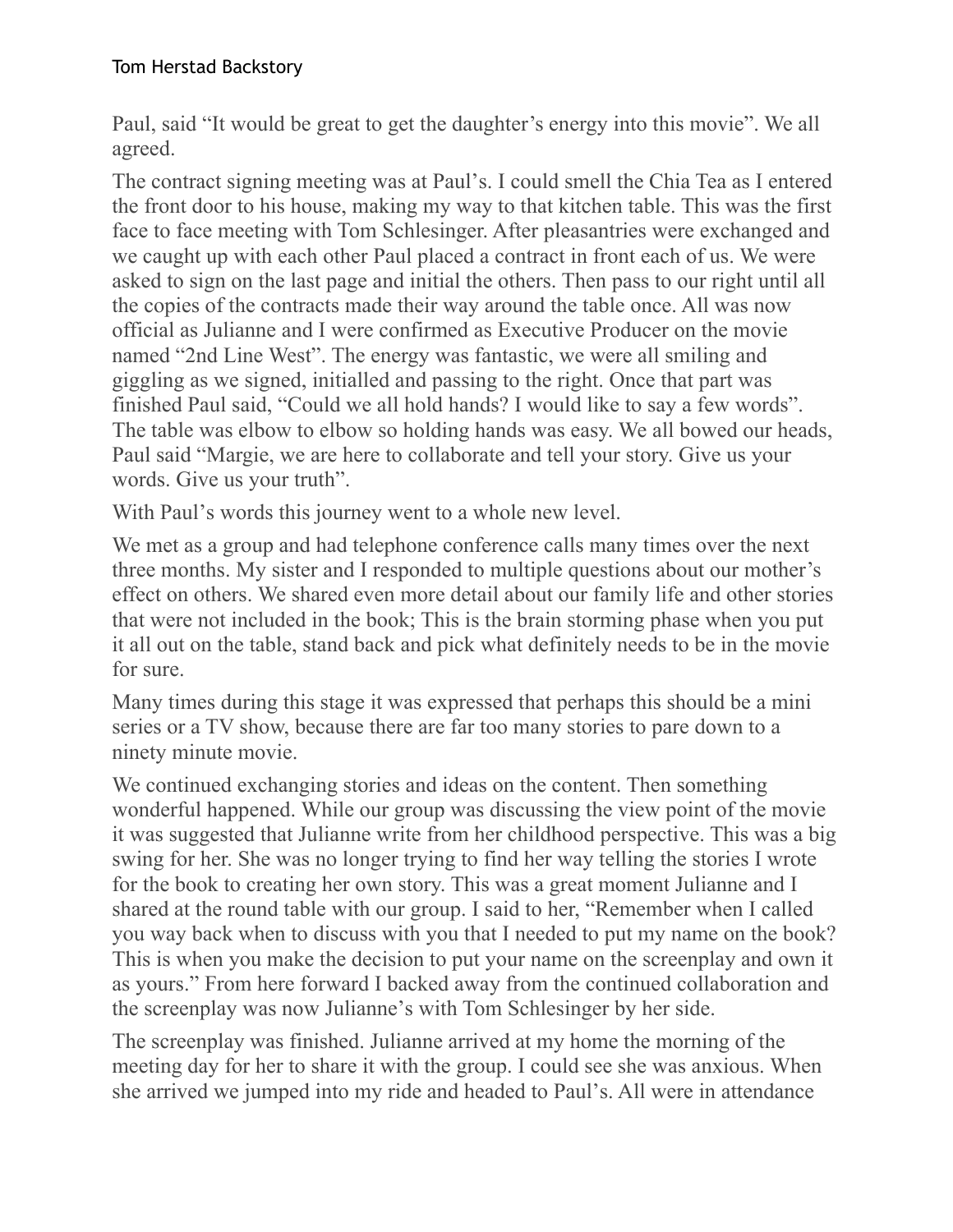except for Laura as she had some family stuff to address. My sister and I took our seats at the kitchen table as she handed out her screenplay. We read through the screen play and when it was over both Paul Saltzman and Tom Schlesinger said it was the best screenplay they have ever read by someone who has never written one before.

Julie's eyes filled up with tears. All the doubt and second guessing she had experienced and all that pressure she put on herself was purged from her being. It was special to watch and witness her reaction to their words. I was proud of her.

Then Paul said, "Tom Schlesinger will take the screenplay and make some changes, adjustments and polish it." We broke from the meeting.

# **11. Bonnie Kogos - 2nd Edition L,C&S**

During the screen play collaboration, I got a call from Bonnie Kogos. This was the newspaper columnist lady I mentioned earlier from the Publicity Summit in New York City.

Bonnie said "Sweetie, Where is that book about your Mom? Did you complete it?

"Yes, I published it and I mailed you out a copy. Did you receive it? She said "No, can you send me another one?"

I mailed out another copy, she read it and we spoke on the phone.

"Tommy," she said, reminding me of my mother. I could feel that Bonnie cared. "The book idea is wonderful, but in certain spots where it is written, please forgive me, as if you are in kindergarten. You need editing help."

"What can I do?" I said.

"Since I believe in you, I am willing to cut the crap out of it, edit it and give it back to you. There is great promise here!"

"Do you want me to pay you?"

"Not at all. This is a gift I wish to give you, and on one condition!"

I paused, Waiting.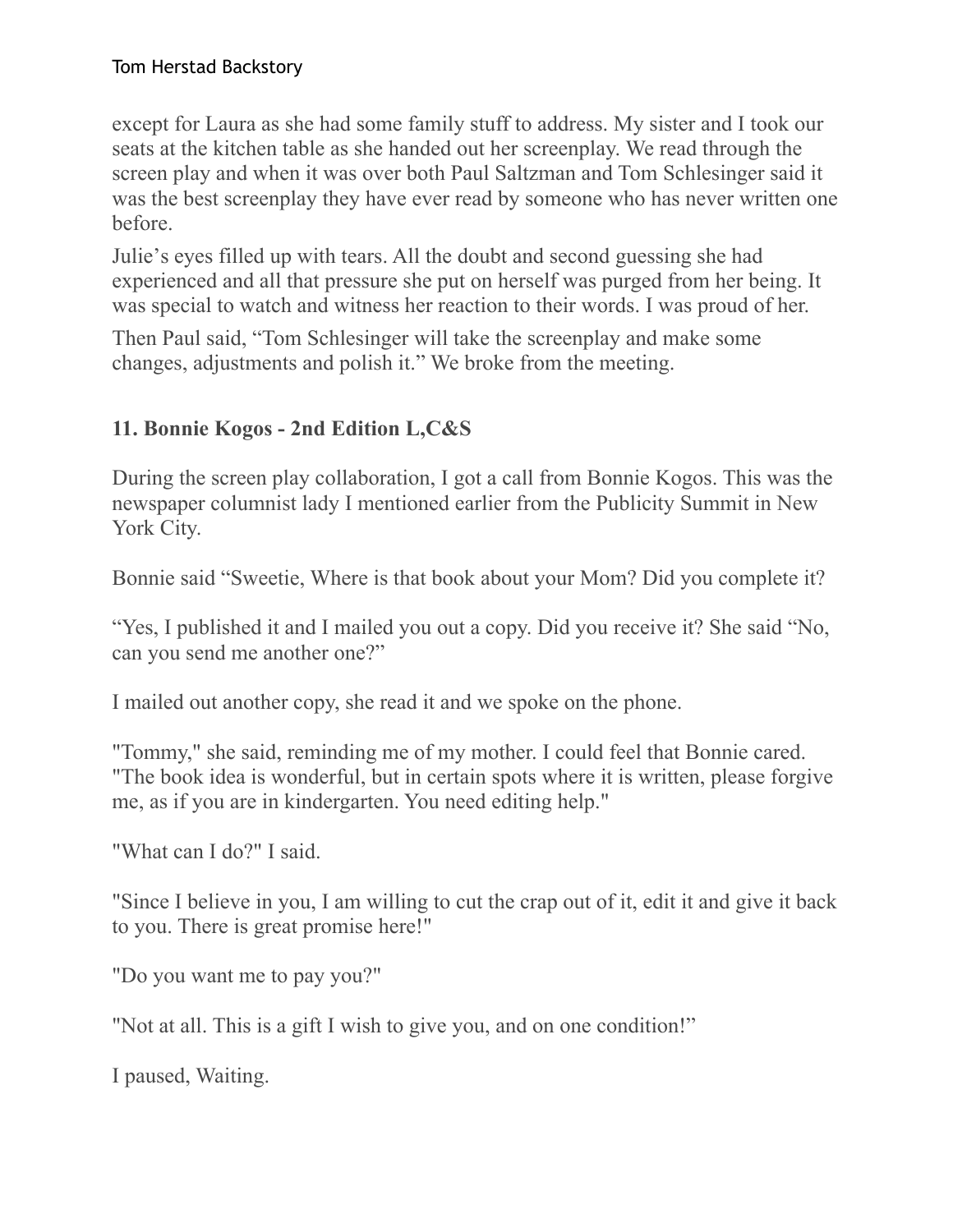"When I send you the new edited copy, to make it run like the wind, will you promise to print it exactly as it is edited?"

"You Bet!" I said.

For the next six weeks or so we went back and forth on emails, with stories and changes she made and with her suggestions. I added a few new stories. As she coached me on, I loved how direct she was.

 "Axe this! Give me more detail here, what did you feel when that happened? You're writing 'my mom' too much. Let's use her name, 'Margie',' Bonnie also said "Stop using 'and' so much!" and "just".

Through this process with Auntie Bonnie, I realized that the read was becoming faster. Bonnie's newspaper columnist experience was obvious; I was learning new stuff.

Now that Bonnie was finished, I connected back with Tanya to re-publish and download the 2nd Edition of Love, Care and Share to Amazon but this time with a new tag line. I changed the tag line to "A Message for Us All" from the previous tag line, "An inspirational message". I knew the new tag line was stronger and had more intrigue. Too many books say "Inspirational" which is a word way over used in published book covers. We also updated the [www.lovecareandshare.com](http://www.lovecareandshare.com/) website with the over 100 book reviews I had received.

Shortly after the update to Amazon was completed, Bonnie asked me to come to New York City. She wanted to interview me on my book for her 1,000th newspaper column. What an absolute pleasure it was to spend the day with her walking around Manhattan discussing all the steps that happened to get the book published, as well as all the serendipity along the way that helped it along to the movie contract. I took her to the best seafood restaurant, Docks in Murray Hill for lunch. On the way back to her apartment building we passed through a street sale of rugs and clothing. There was a carpet runner that she eyed for her home. Full of colourful butterflies. This was just right for her. As I paid for it I expressed to Bonnie "This is a gift from my mother to you for helping her son. The butterflies represent mom".

Bonnie laughed and accepted it with pleasure. She'd think of Margie every time she walked that hallway. Accepting this gift, the long runner carpet filled with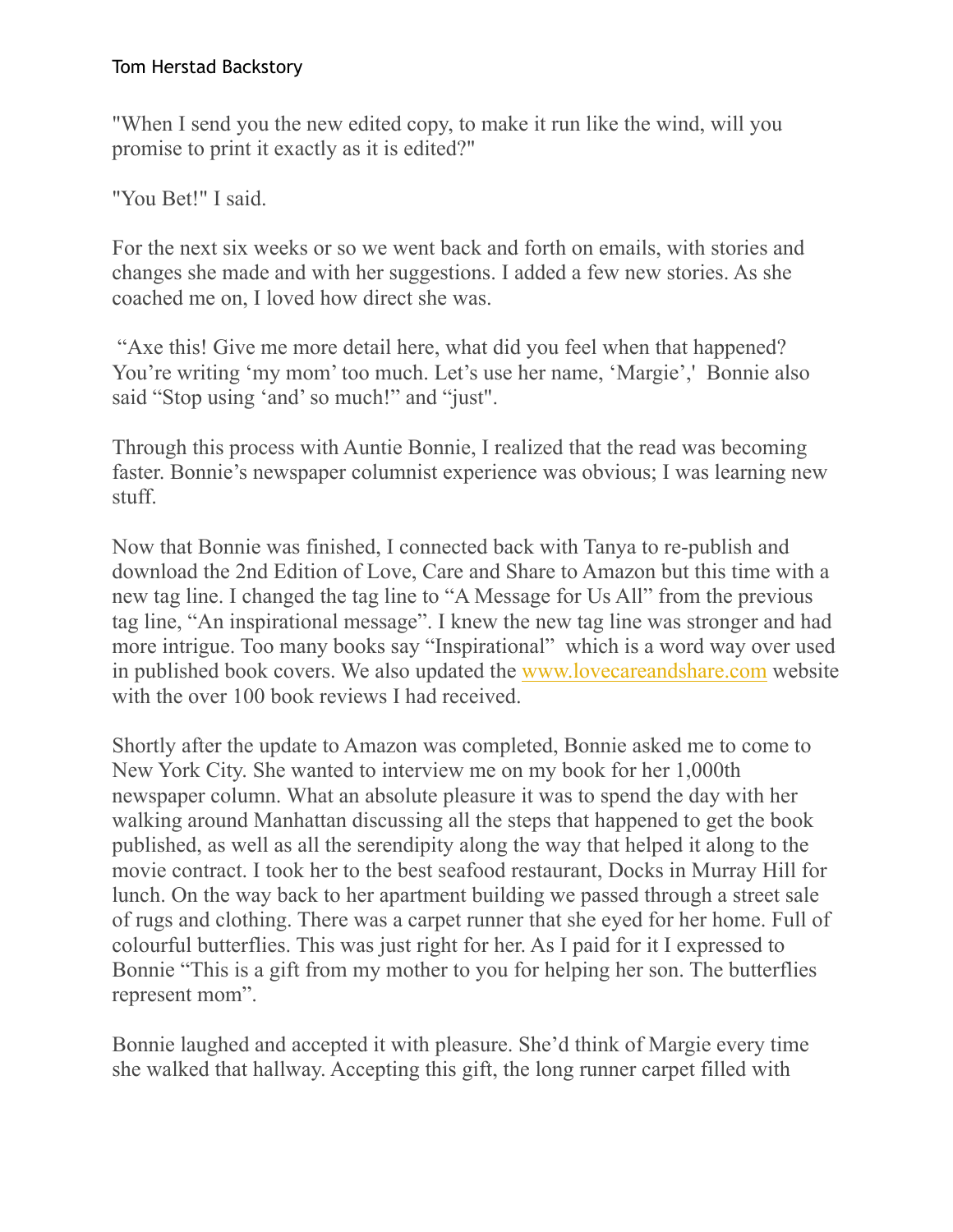butterflies and flowers, she smiled. Then said "So many people believe in you, Tommy, and it's been a pleasure to be on your team. Go get 'em!"

Also, later in these pages, you will read how Auntie Bonnie wrote about me and the progress of the book in her column published in The Sudbury Star. It was such a good story about me planning how to get through to Meryl Streep, one evening, when she was in Toronto at the fancy hotel getting a lifetime achievement award.

"Could I pretend to be a waiter, and simply put the book in her lap". Bonnie wrote this like a detective story; could I, indeed, get through all the protection surrounding her? It made a great newspaper column. Even had a photograph of Meryl Streep.

"I will keep writing more columns about you, Tommy. Keep going!" Bonnie said.

Now that the book was better, I was confident to mail it out. I asked Dawn Yates, one of the ladies who stayed with us in the 1970's, help me to find correct addresses for Oprah, Ellen, Michael Beckwith, Joel Osteen, Heather Reisman I wanted to find a celebrity, someone who will embrace the story. Help find a bigger audience for it to land on. No one replied or responded to the mailings; Ok, that's alright.

This was another time I reminded myself this that was a journey I agreed to take. I must focus on each step and let the destination take care of itself.

"Embrace the wonderful, amazing journey you are on, Tom," I kept saying to myself

# 12. Never too Late

Now that the second Edition of "Love, Care and Share" was published. I had an idea to solve something that was unfinished business in my life since 1987.

I attended Rochester Institute of Technology from 1983-1987. My major was Marketing with a minor in Human Communication. I finished the four years at this wonderful institution but was one credit short of my BSc and it was an English course. Yep, a first year English course I kept putting off because of my dislike of English courses. It was always my worst subject in school.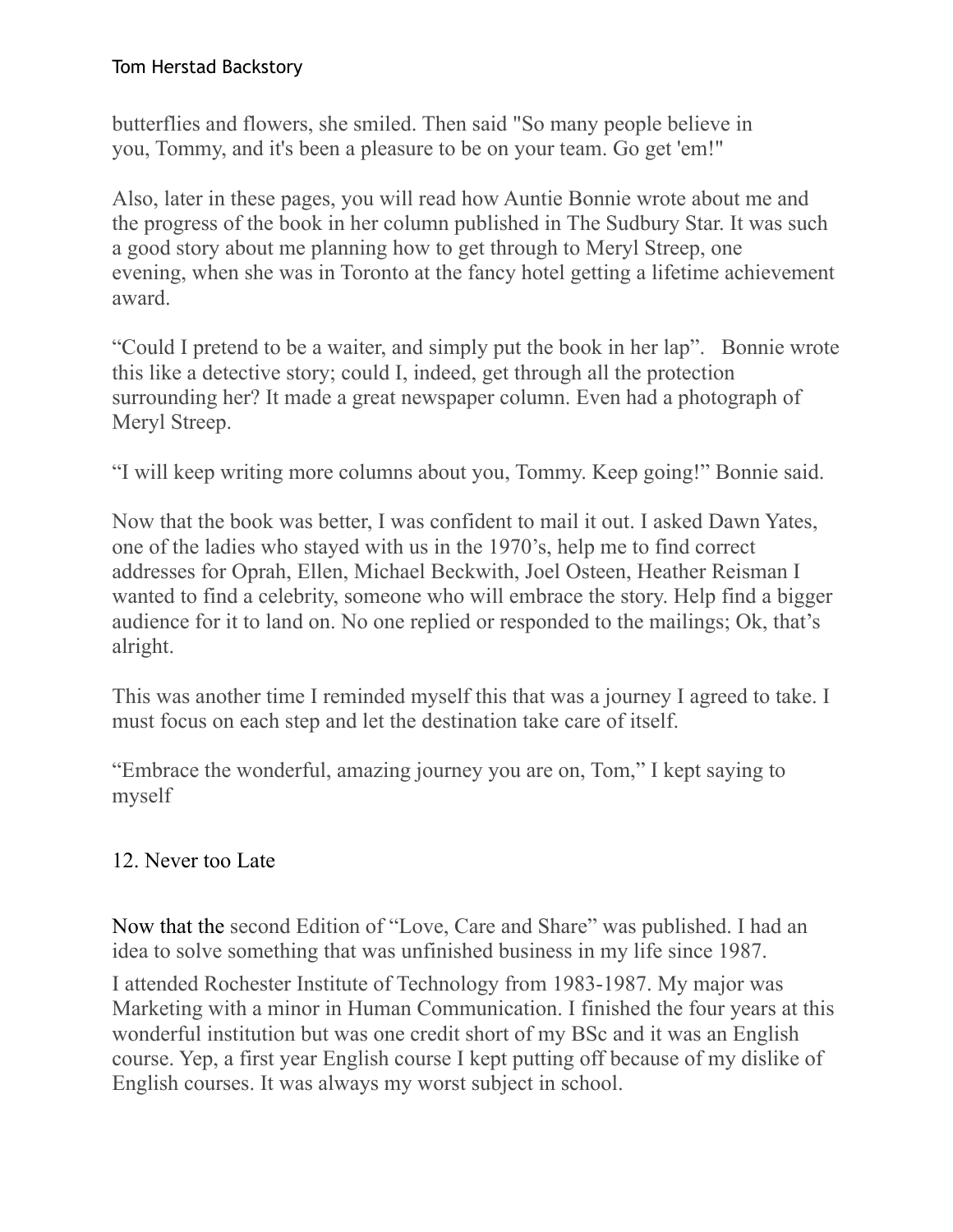To add insult to injury when I did not get into that English 101 class to begin my last trimester at RIT, because the class was full, my education counsellor got me permission to write a 1500 word essay. If I received a 75% or better they would give me the English credit in full. Professor Ventura marked it with a 72% and did not budge from this mark after my two failed attempts to meet with him. So, coming home, driving west on the New York state I-90 for the last time, I was one credit shy of the Bachelor of Science, "Grand Shalada".

I wrapped and packaged a copy of the newly published 2nd edition, carefully addressed and mailed it to the VP of Alumni affairs at RIT. Lisa Cauda called me when she received the book, we had a long conversation. She assured me that something might be possible here on the first year English course. Two weeks later Lisa called me and said, "I would like you to come down to Rochester and meet with me."

Three days later I sat in her beautiful, spacious office on the sixth floor overlooking the Union Hall. Lisa expressed that the book was accepted as a credit by experience submission towards the outstanding 101 English course then presented me with my Bachelor of Science, Marketing Diploma with a mini RIT Alumni flag. I was now official as a fully qualified Alumni.

During this trip to my alma mater I met with John Moore, the facilities manager. After a lengthy discussion on the old ice skating arena I played in needing a lighting upgrade to LED, I got a purchase order to supply state of the art LED lighting for Frank Ritter arena.

Another meeting I completed was with Kelly Redder of the Alumni office. Kelly was in charge of a new construction build on campus. The meeting with Kelly confirmed me throwing my hat into the ring to supply a new custom lighting design and LED lighting products as a donation towards the new Alumni building, which was in it's design stage.

Once home, I tucked my BSc Diploma under my arm and went to a local picture framing store. The Diploma and hand size Alumni flag was fitted into a wooden frame with glass facing. Thirty years and four months since leaving RIT the Diploma now hangs on my bedroom wall.

I guess it is never too late to finish something we have started.

## 13. Brenda/Meryl Streep

It was late summer of 2018, Bonnie Kogos had just completed her own book "The Boat That Brings You Home". The book took her nine years to complete. It is a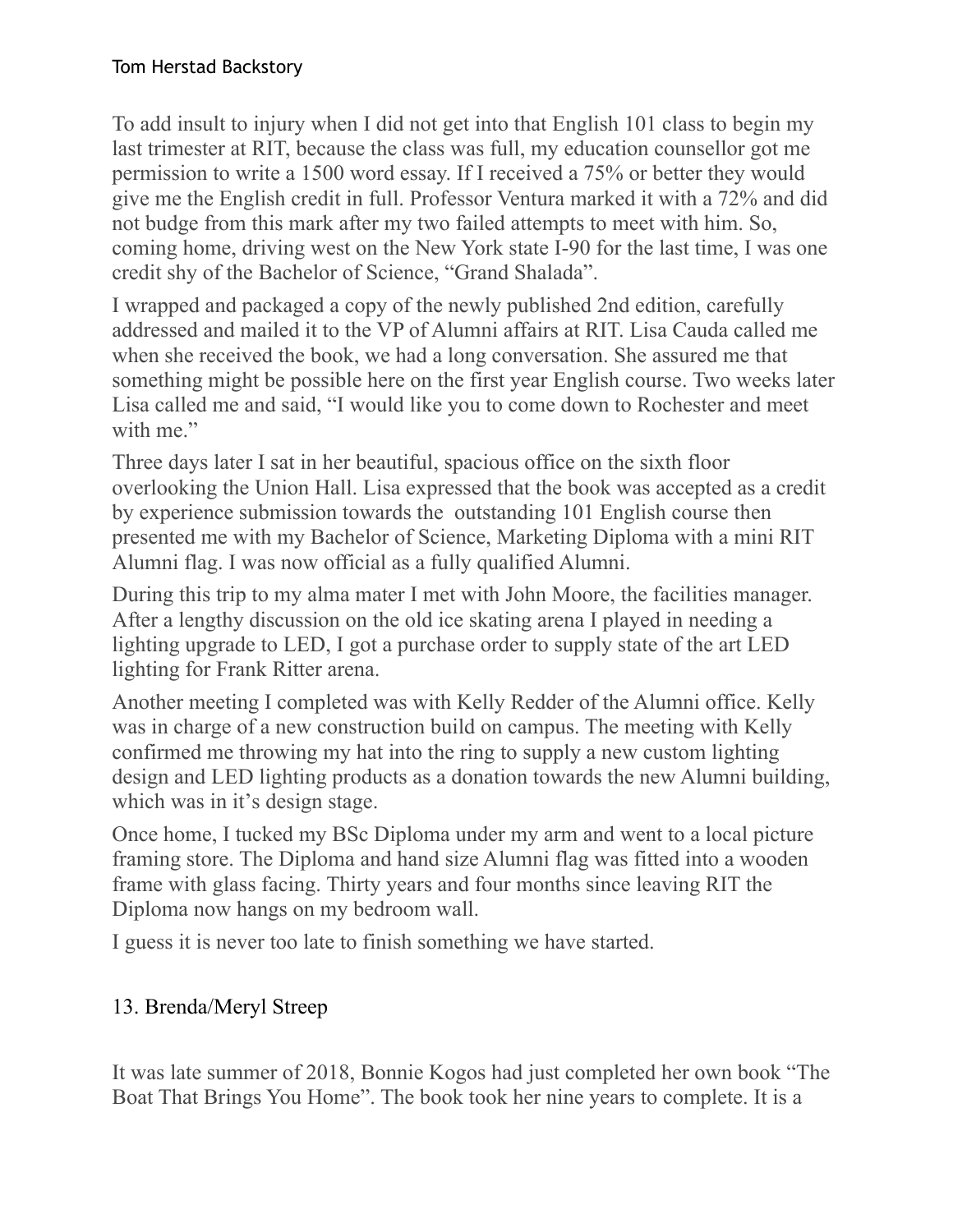memoir about her time living on a sailboat in the Caribbean with her boyfriend for some four years. I got an email from Auntie Bonnie advising me that her new book launch was to be held on the island of Manitoulin, five hours north of my home near Toronto. My lady Jules and I agreed to go and support Bonnie at her event.

After the long drive we pulled into the little town of Kagawong on the island. The small community centre parking lot was packed, we found a spot and headed into the building. Although Bonnie is an American, she was introduced to the Canadian landscape by a long past boyfriend and fell in love with it. She has been writing for the local to Manitoulin island, Sudbury Star Newspaper for over 20 years. This is why she wanted to launch the book here. She is the "Bell of the Ball" in this closeknit community; everyone knows "Energizer Bonnie".

As she finished greeting everyone and explaining why her book had to be written she did something that was so wonderfully gracious.

She pointed to me and said "While you're all here, go get Tom's book he wrote about his Mom. It's being made into a movie".

She then added, "Tom, go get some copies from the trunk of your car."

I was so surprised. This was her day, not mine, but she took the time to help my book get exposure to her crowd. I went outside, came back in with 10 copies. People approached me and asked about the book. I signed and sold six or seven copies then something extremely interesting happened.

A lady was looking at me through the crowd. She looked around seventy years of age. A younger lady was with her. When the small crowd around me dispersed the older lady walked towards me, her companion followed.

She introduced herself as Brenda. She asked if she could touch my book.

I said, "Sure", and handed her the book. She took it and held it between both hands in the praying position below her chin, closed her eyes and bowed her head over it. After about a three second count she stared at me and said "Meryl Streep. She's the one you need to get to help with this story."

Then she asked me who is the skater in the book? This was bazaar. I'm the skater in the book, with many stories of my hockey career. I was shocked because she never opened the book. She then said "I have to leave now. There's too much energy in this room".

As Brenda walked through the crowd away from me, Brenda's companion leaned in to me and said softly, "I cannot believe Brenda did that. She is not a physic for hire. She rarely shares her gift with anyone". Offering me a gentle smile she then followed Brenda out of the building.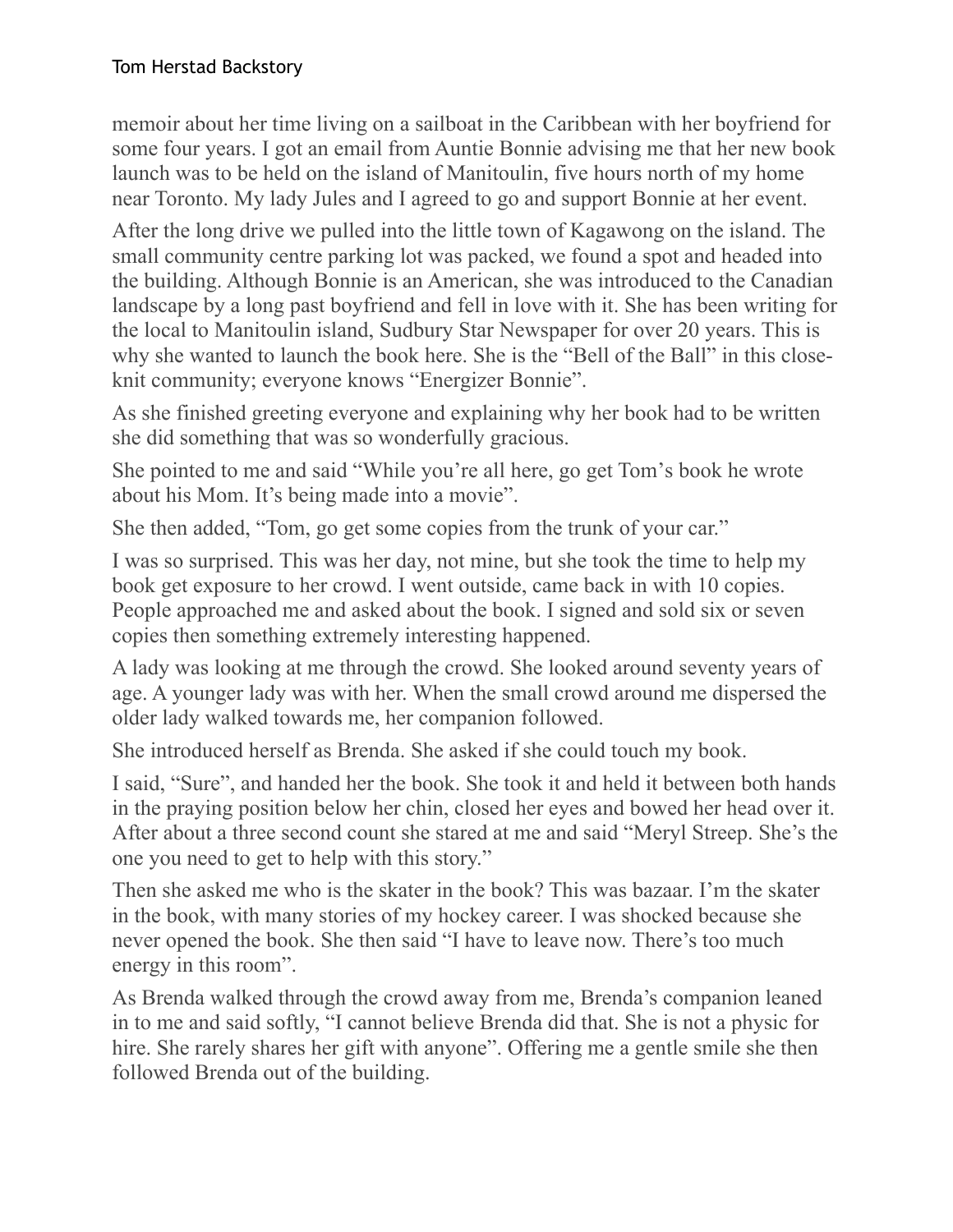When Jules and I returned from Bonnie's book signing I shared what happened with our movie group during our next conference call. Tom Schlesinger said, "Meryl Streep will be in Toronto in a few weeks to accept a Lifetime Achievement Award at TIFF. Maybe you could go to the festival, Tom? " ; This movie festival happens in Toronto every fall.

 After the call I sat in my dining room chair wondering how I could connect with Ms. Streep in such a crowd of TIFF fans. And if I did, what might happen?

The morning of the TIFF dinner gala for Meryl I called Julianne. As it happened, I caught her while she was about to do a promotional YouTube video for the movie. She was looking to raise awareness to people who may be able to help us finance the movie production budget. Although the screen play had been paid for, we as a group, still needed to find the bigger money required to shoot the film.

Julianne put me on speaker phone, "Say hello to Bob. He's here helping me with the video".

I've known Bob for many years. Julianne and he went to high school together. He manages live entertainment events with his family business. He must have leaned in closer to the speaker phone, as I heard his voice get much louder, and he said "I've done lots of work in that Royal York building. She's a beauty! What room is the event in?"

I put my phone on speaker, laid it down beside my laptop and Googled 'TIFF dinner gala event for Meryl Streep'. "The Canadian room" I said.

Bob replied "Hang up and let me call you back but don't answer. I am going to leave you a voice message".

His phone message was as follows:

"When you get to the front of the Royal York Hotel go left to the end of the building, that is York street. Turn right and go to the back of the building, this is Piper street. Turn right and go along the back of the building about halfway until you see a singe man-door with a vertical pull handle. Go inside that door and go two flights of stairs down. When you come out into that basement hallway, turn right. Go until you see your first hallway on your left. You will be able to see the service elevators. Wait for the right side elevator to open and take it up to the third floor. When the elevator doors opens go right and take your first left. That is the kitchen. Don't go into the kitchen, make a hard right once entering the kitchen door and follow that right side wall all the way to the end, that is where the Canadian room is. One last thing, make no eye contact with anyone." I listened to the message another two times and walked outside. It was a clear blue-sky day and I asked myself, "Can I do this? Should I even try?"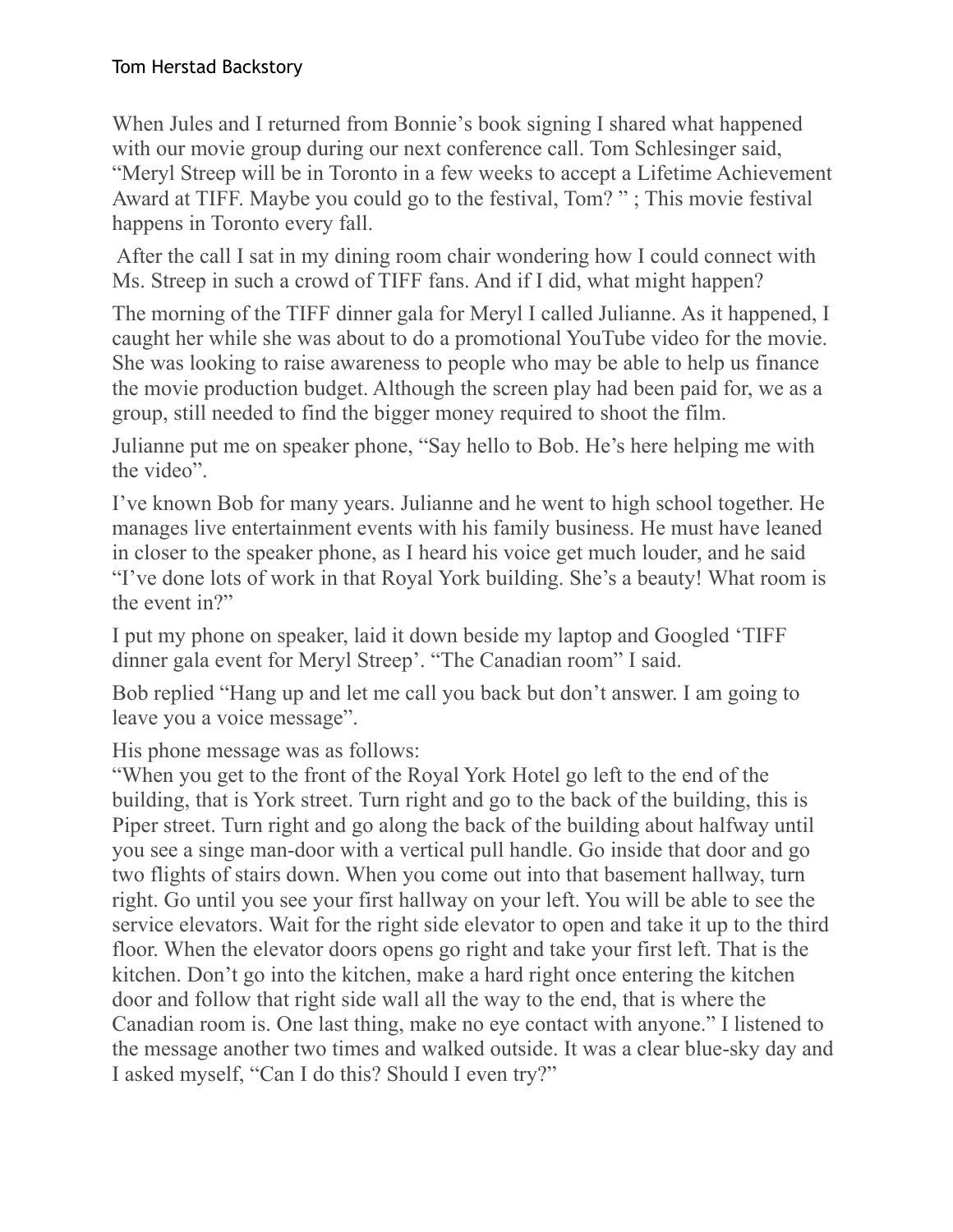About twenty minutes later I called my sister's phone again and asked her to put me back on speaker. I said "Bob, if I went, what would I be wearing?"

"Black pants and jacket with the best white shirt you own, and comfortable shoes. They will think you are wait staff or a high ranking security guy."

I thanked Bob for his help, but I was nowhere close to deciding if I was going. The call ended.

At three o'clock that afternoon I got dressed in the proper attire, grabbed a leather file folder, put my book "Love, Care and Share" inside the folder then took a selfie of myself from the front waist down. It showed me in black pants and comfortable shoes. I texted Julie the picture with a statement, "Project 'Comfortable Shoes' is a  $go$ ".

I then drove to the train station near my home and boarded the GoTrain heading to Union Station in the heart of Toronto. The Royal York Hotel is within walking distance from there. Let's be crystal clear here, I had only made an agreement with myself to go down and see how I felt about this. I gave myself permission to bail on 'Project Comfortable Shoes" at any time without any other reason but that it just did not feel right. I was also clear that if I did go to the gala dinner with these directions, I could not be a surprise at 8pm, start time for the event. I best make an earlier appearance.

I got off the train at Union, in the heart of the city, and made my way to the Royal York Hotel . I felt fine all the way over. I looked at the front of the building and said to myself, "It's Go Time". Walking down to York street I made a right turn, feeling OK. Down Piper street, feel OK. I see the single man door with vertical handle to basement. There was a guy there. I stopped and pretended to get on my phone, to buy some time. I realize he is not a security guard, he is a janitor taking a smoke break. I pass him with my phone on my ear, no eye contact, open that door, down into the basement I went. I followed Bob's directions listening to his message all the way in with my phone stuck to my ear. I got to that long right side of the kitchen wall I am to follow. There are four people in front of me blocking this, open on the left side to the kitchen hallway which leads to the Canadian room. I saw a group of what looked like a manager, two lead cooks and a new hire. I had to make a decision. Do I bail, do I divert my path through the open kitchen and around, or do I walk through them. I decide to be bold and walk towards this group. Do you know that they got out of my way, parted to let me by. They even apologized for being in my way as I passed.

Once in the Canadian room I keep my phone on my right ear and continue with no eye contact. I walk the perimeter of this huge room. People were putting up decorations, preparing table, hanging balloons. I notice some security with the side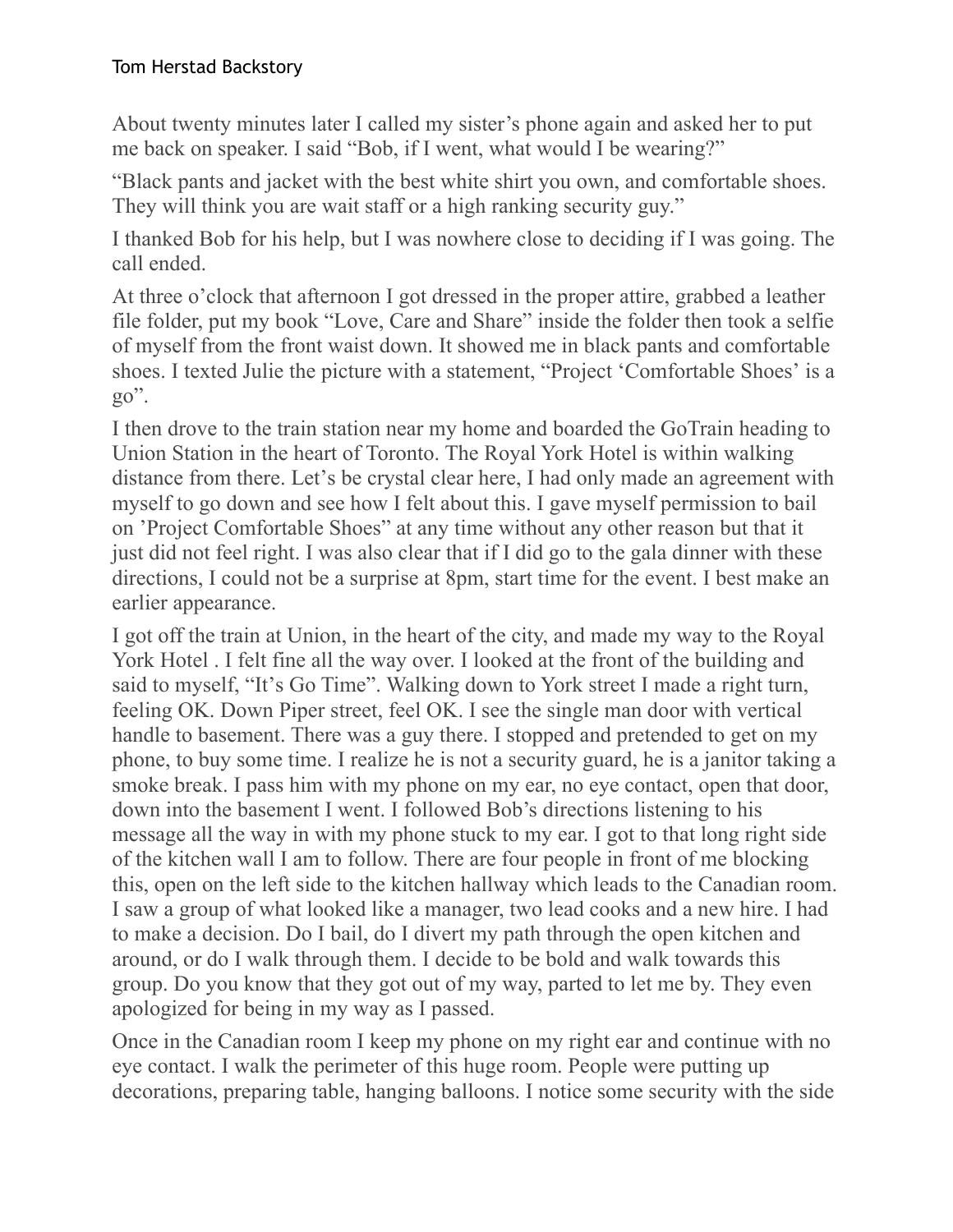of the face talking bar and ear piece. There were at least two groups of three as I made my way around the room. I glanced at my watch many times with no eye contact with anyone.

After one lap I continued without pause, out the same way I came in. But before I left the room I took a picture of the room with a wide angle shot and texted it to my sisters phone with the caption "The Eagle has landed. I repeat, the Eagle has landed". On my way back out I still felt Ok and no nerves.

Outside onto Piper street I walked back to the front of the building and inside to the main lobby.

I sat and had a beer to relax in the lounge area. I waited until 6 pm, took that same route to make my second pass. This time while walking through the kitchen I was able to make some relaxed eye contact with a few people. One of those cooks who blocked my way on the first pass nodded at me as I passed his area. I nodded back and continued into the Canadian room for another perimeter walk. This time I got a nod of acknowledgment from a security guy. I nodded back and continued my confident walking pace through this room then reversed my path back out and down to the main lobby.

This time at the main lounge bar I got into a conversation with the guy beside me. Kevin was in his late twenties. A Hedge Fund guy from Boston in town for a meeting. During our talk I find out that his boss, who is a multi millionaire and has financed movies in the past. He most recently financed a documentary film that was nominated for an Academy award. Exchanging business cards Kevin agreed to read my book when I send him the electronic e-book version as a gift. You never know, right?

Now it is 8pm and I can feel the vibe in the building change. Black Escalades are pulling up to the east wing ground floor entrance and celebrities are making their way into the building, up the escalators and into the reception area for the gala event.

I shake Kevin's hand, say good bye and head on my "GoTime" route. I get back into that Canadian room and start to be more assertive about my coverage of the room. I go to the main reception table where the Toronto elite register for their \$15,000 table. I find myself in the interview room with TIFF wall papered walls. I see an interview taking place about twenty feet from me but do not recognize who it is. I make my way into the big reception open area before the corridor to the Canadian room and here come the judges from the Dragons Den TV show, they pass me.

A waiter offers me a glass of wine which I decline and then a waitress offers me hors-d'oeuvres, which I decline. I make my way to a hallway. Everyone has to pass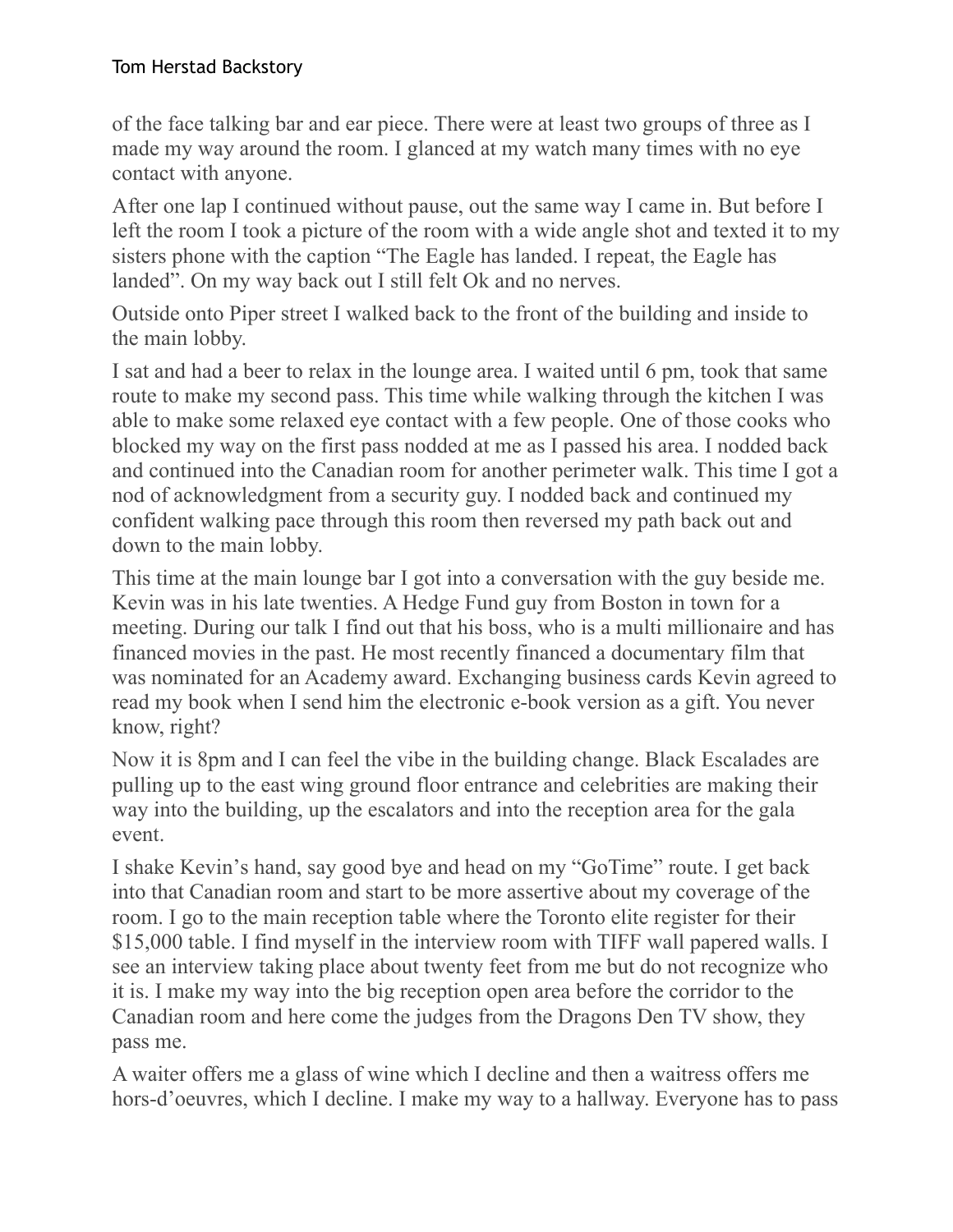through here to get into the big room. I know I am certain to see Meryl from this position.

Five minutes later, here came Ms. Streep. It was obvious that something happened to the room. The vibe changed as she was noticed. She walked with purpose, confidence that is just a matter of fact, and a grace I have never witnessed before. It was like a river of energy that just washed by me and the wake was still lapping over me. When I heard someone yell "Hi Meryl!" The iconic actress made eye contact with that person and nodded in reply. Behind her were three men and a lady. I did some research on Google images earlier in the day and none of those fellas were her husband. It looked like a bodyguard and some family joining her if I had to guess. Her table was across the room directly in front me about thirty feet away. The main stage was about ten feet in front of that table.

I had decided earlier that I would wait for the end of the award ceremony until I would make my approach. I figured by then the room would relax into the shared spirits part of the evening and loosen up the crowd.

But after her award acceptance speech she went back to her table, her companions all rose to their feet, and they were escorted by a security guard out of a door on the opposite side of the room, out of my site.

Oh no! My heart in my throat I thought fast. I had to make my way over to that door but not in a rush, and follow those stairs. As I made my way towards the security staff guarding that door, standing in an 'at ease' pose, I decided to ask him, "Hey, does this staircase behind you lead to the ground floor?"

He replied, "Yes, it does," and stepped to his left to allow me to pass. Once inside that staircase I rushed down two sets of stairs and saw a service elevator door close. I could see five pairs of legs two were women's and three men's.

I panicked. "Is she Gone?". I ran down to the bottom of those stairs, through the door and out onto Piper street. I rushed to the east side of the building and noticed black Escalades parked bumper to bumper.

I thought to myself, "I have maybe one more shot at this".

But as I got to that eastern exit and I ducked around a fence opening I heard "Hey, stay behind the taped area."

I was busted, had to stop walking, turn around and walk back away from the idling black Escalades. From where I now stood in this sea of fans I could not see Ms. Streep but I heard some fans on the far side yelled "Good Night, Meryl!"

I walked all the way back to Union station train terminal and boarded the next train home. For the first thirty minutes I was beside myself. That little guy in my head,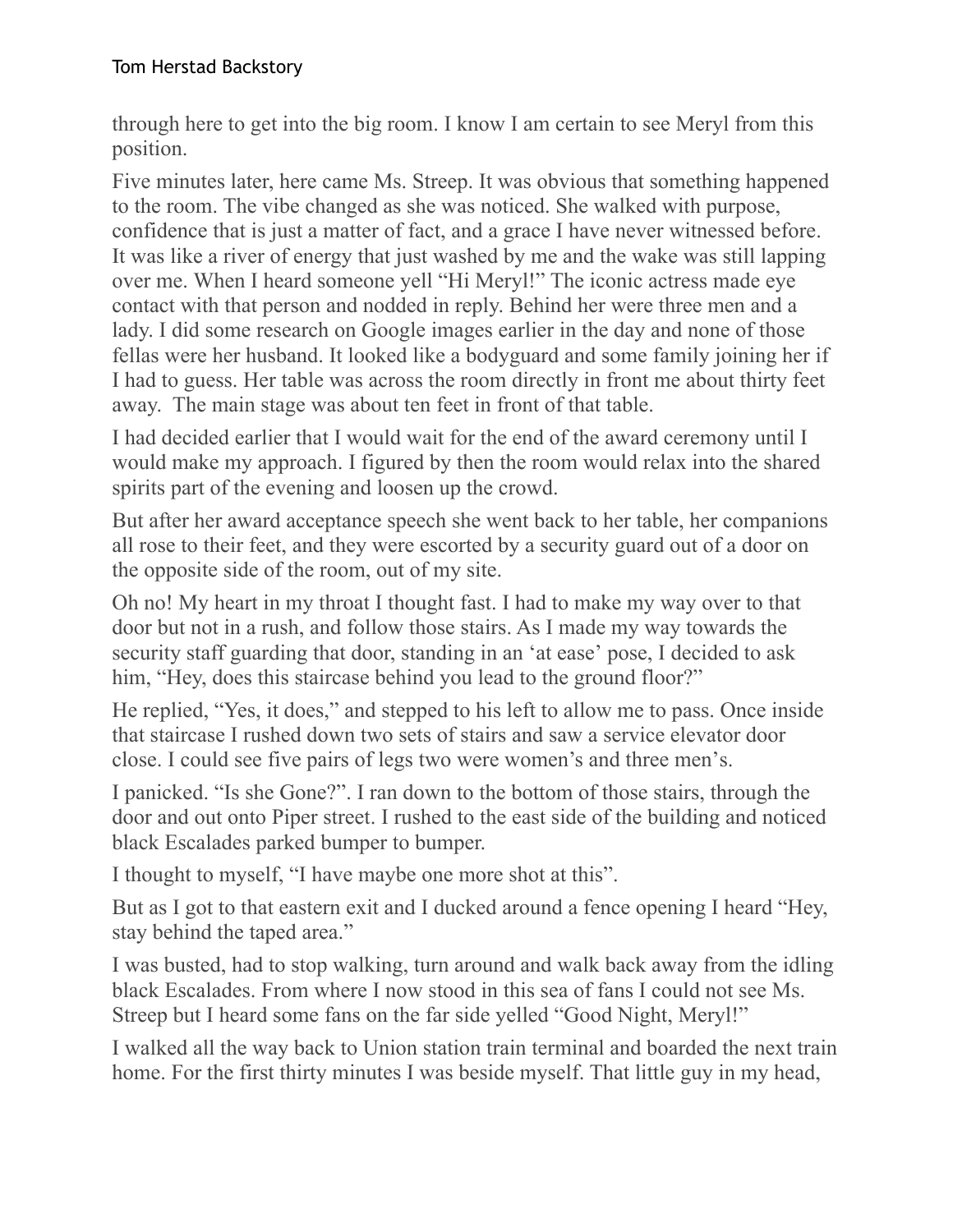the one that says all the "doubting Thomas" stuff, well, he showed up in full force. I sat slumped over in that train seat, looking at my feet. My head hanging low.

Then I thought, 'I made a decision to take a journey when this project started and that is why I was there tonight to enjoy a very extraordinary evening. Surely, I'm to enjoy the journey that I am on, not just the pursuit of a destination.' I relaxed and allowed myself to feel proud of myself for starting down this path, writing a book and having the fortitude to try anything to help this dream happen. I enjoyed the last half of the train ride back out of the city into the country. I felt grateful.

The next day I read in a news release that the movie Laundromat was being premiered at TIFF that afternoon at Elgin Theatre.

I thought to myself "Meryl is lead character in the film. She is probably still in town, surely she will be at the movie showing as actors, director and producers generally take the stage and answer questions right after the movie from the audience."

I went on the internet and got tickets to the movie. Jules and arrived at the Elgin Theatre and took our seats. It was a last-minute purchase so we could not sit together. I waved to her across the room before the lights went out to start the show. I had with me the leather folder with my book in it. After the movie showing I was going to raise my hand to ask Meryl this question. "Hi Meryl. May I give you a copy of a book I wrote about my mother? I have signed it for you."

After the movie concluded, the lights came on and the curtain parted at the right side of the stage as a young man delivered a podium to centre stage. I thought, "OK, this is when I ask her the question". As I grappled with this thought the director of the movie came out, stood behind the podium.

I thought "What? Where are the actors? When do they come out?" Steven Soderbergh announced that all the actors had left Toronto and he would be taking all of the questions. I got Jules attention and motioned for her to meet me at the back of the theatre. We left the Elgin Theatre with me carrying that leather folder with my book in it.

When I got home I thought, 'Hey, let's Google where Meryl Streep lives?' In so doing I was surprised to see an aerial map of her country home near the town of Salisbury, Connecticut. Could it be true? Is this her home? I decide to call the Salisbury postal office the next morning and ask them to confirm the postal code for that street her house is on. I also guessed the address based on the fact that the house is on the north side and is the only house on this short street. The post office confirmed the postal code but then I got into a conversation with the post office lady. I told her that I am a first time author and how I am mailing a book to Meryl Streep. We share more conversation then I asked Carol if I could mail her a book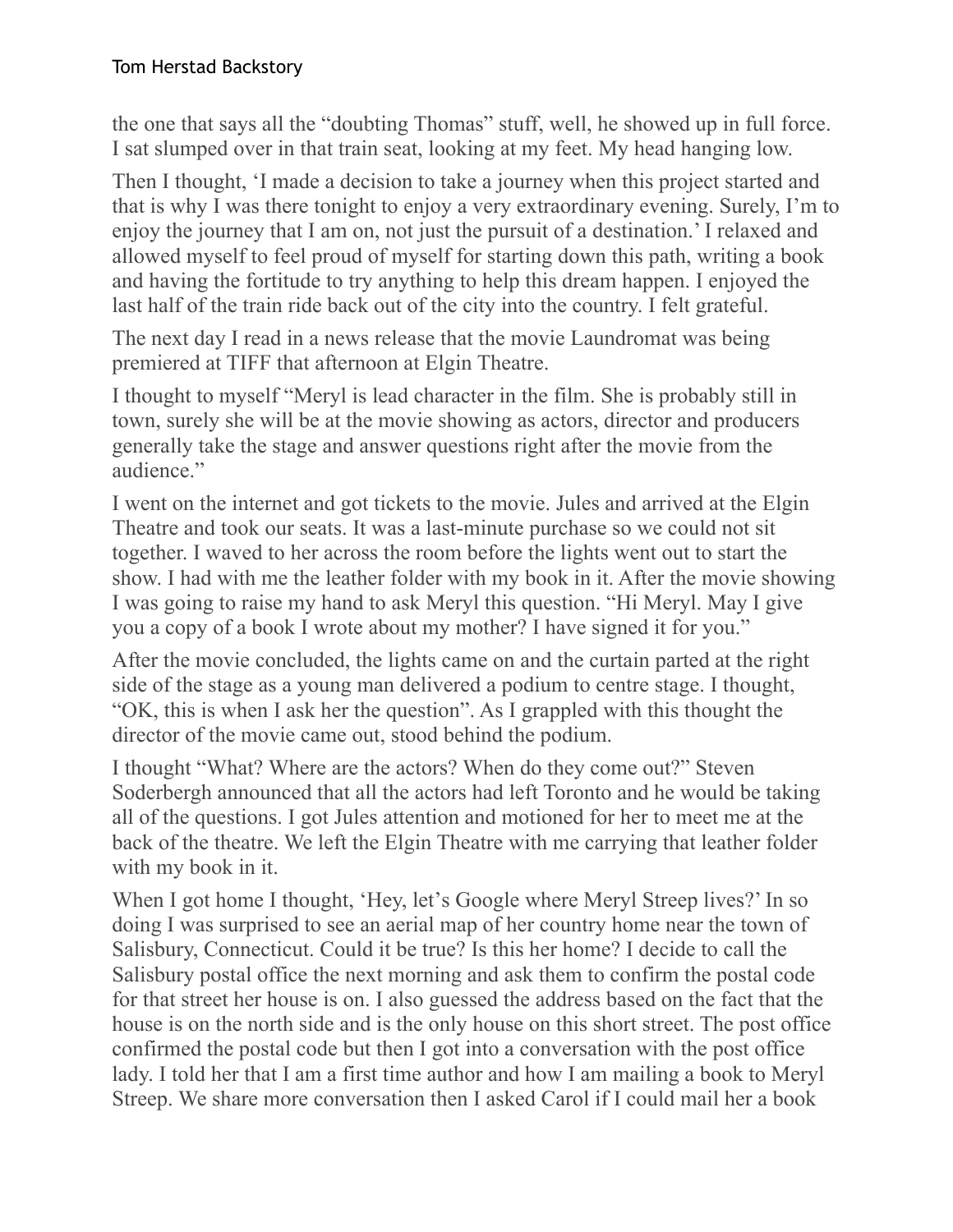for her sister, Mary, an avid reader. I also went further to sign and mail a copy for AJ. AJ is the letter carrier who delivers to Meryl's street. A week later I called Carol. She confirmed the individual packages arrived for her sister's book a well as AJ's book. So, I was confident that the book for Meryl made its way to their office ready for delivery to Ms. Streep's home by AJ.

I got the book back in the mail two weeks later with black magic marker blanking out Meryl's name and address with big black letters expressing "RTS". Yep, Return To Sender. I mailed another book the next day. The same thing happened again three weeks later. That's ok, right, F- - - !

I realized that this actress's mail is being screened, especially now with her outspoken words regarding the political situation in America today. I sat contemplating what I could do next.

# 14. Book Signings

This journey has involved many new experiences for me as I have shared with you on these pages. One of the most notable is conducting book signings in local Chapters/Indigo bookstores. I have also had the opportunity to do a book signing at Barnes and Noble bookstore on my alma mater campus of RIT. It is greatly beneficial for authors to have these stores open to scheduling these book signing events.

It is organized through the store managers. They post your book signing date on their websites, and advertise it on their social media platforms. A fold-out table is setup at or near the front of the store and you stand or sit with your books on display from 10am to around 4pm. It is a great day to engage with people to discuss why the book was written, share some of the stories, connect with the bookstore customers.

I learned that for most all readers the bookstore experience is sacred. They enter the store and usually peruse the New Release section first. Then they make their way through the store to their favourite genre sections to see if anything new is there. I realized very early in these book signings that you do not approach a book customer when they have a book in their hand. This is very important; They pick up a book and engage in a detailed look at it's book cover, then the back cover, then the introduction part is read if their curiosity continues to motivate them. If you approach them at all you have to wait until they put a book down and are reloading on their next book interest. You also cannot hover around the book customer. Again, this is sacred time for them as they are about to make a purchase on something that will tie up their precious "my time" for a month to six months or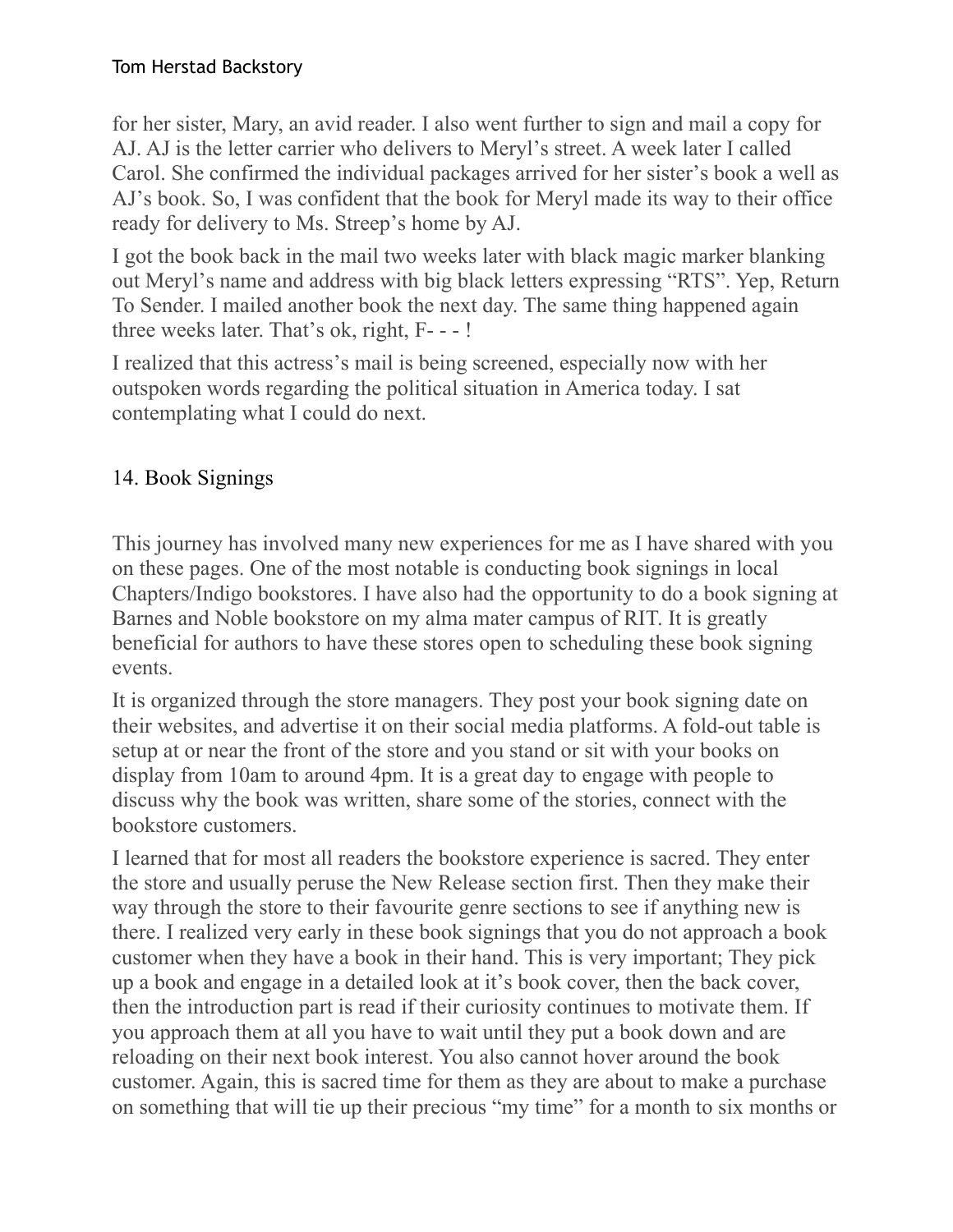more depending on their reading speed, and reading time they can fit into their days, nights.

My opening if and when I feel comfortable to approach is to ask a question in a soft voice, "Excuse me, what kinds of books interest you?". If they responded with a positive reply and it included true stories, family books, memories, non-fiction, any reply that could fit with my book, I would then introduce myself, the book title, then express that it is a story about how my mother lived her life. I then say, "I will be in the store until 4pm if you would like more information." If there was no other question or statement from them I would slowly back away.

I had some exceptional interactions with book buyers. A Hindu man after a long conversation with me, bought the book, took it to the in-store Starbucks, read the first four Chapters. Then wrote this on a small piece of paper and handed it to me as he left the store. It said "Your mother was someone who could see a butterfly in the caterpillar".

A lady bought the book, went out to her car in the parking lot, read half the book in an hour, then bought me a Thank you greeting card with a pen written, "Thank you for writing this book."

It was so exciting to connect with some people who would be so interested in Mom's story after engaging with me that they bought multiple copies to give to others in their life.

During these local book signings I also met people from my past school years. People I had not seen in years as they happen-stance into these bookstores on my signing dates. Many of them bought the book out of support based on our shared history. This warmed my heart.

## 15. "Hurry up and Wait"

The making of a movie is a long process. There are so many moving pieces. If you created an algorithm representing a start to finish formula it would probably fill pages and pages.

There are roughly 50,000 screenplays registered with the Writer's Guild of America each year. All things being equal, an un-produced screenplay has a 0.3 percent chance of being made into a feature film by a studio. This industry has a catch phrase for most every stage of this process. It is referred to as "Hurry up and wait".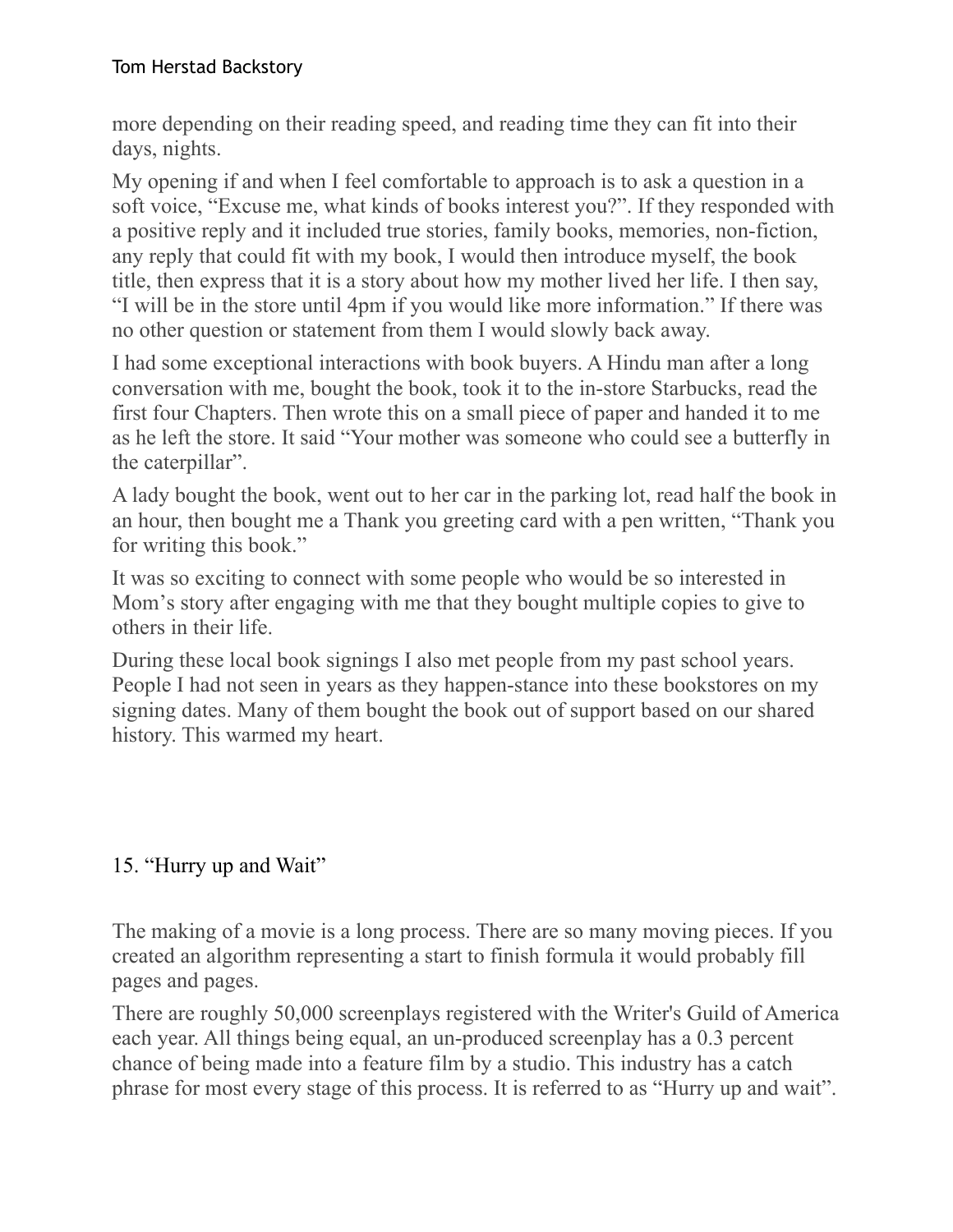The movie making process is long and detailed and it teaches you patience. If you cannot find patience your self-doubt will devour you.

The biggest task in the process for me has been to stop focussing on the fact that it has not happened yet. When I find myself experiencing these thoughts I make a conscious decision to change my thoughts to what an amazing journey I am on with this group of wonderful people. I also walk through the forest or by the water. Those doubting thoughts are no challenge for Mother Nature.

Once the screenplay was finalized by Tom Schlesinger we discussed the potential path for distribution after the movie is completed. Would it be the motion picture path? Would it be the internet streaming companies path; The Netflix and Prime TV's of the world. There are pros and cons for both decisions but perhaps the answer lies in aggregate distribution. With the internet streaming companies, the first night a movie goes live on these platforms it can access up to 1.4 billion homes worldwide immediately. As a rule there is less money in this choice for the movie production team percentage share but imagine if every home clicked on our movie that first night?

The motion picture choice puts the movie in the water with movie industry "sharks". There is big money in the machine of Hollywood. A tight group that control this machine and relationships are everything. The big companies also have huge advertising and marketing money to support their films.

It is referred to as "The Turtle Path" for a small independent film such as ours to "swim it that water". What is the Turtle Path? A female turtle climbs up onto the shore of the ocean. It is a full moon night. She makes her way up onto the sand dunes. She digs down as far as she can with her massive front flippers and lays on average, 110 eggs. Mother turtle then covers the eggs and leaves forever. We are one of those eggs! in about thirty days and on the next full moon, we have to crack our shell and claw our way up to the surface of the sand. We then have to crawl past feeding birds as we make our way toward the light of the full moon and hopefully into the water. If we get to the ocean, we must swim quickly past feeding fish of all types. If we get to the deep water we may grow to be an adult turtle. But guess what? There is only one adult turtle photographed for the cover of National Geographic and we have to be that turtle. "Say Cheese!"

All in all this movie making industry is a fascinating one. Julianne and I being included in the project is very rare. Most movie people would consider us dead wood that might delay the flow. Most movie producers would buy the story for as little as possible and take it from there as you are instructed to skip down the street counting your pennies. We have the amazing privilege to be with a special group of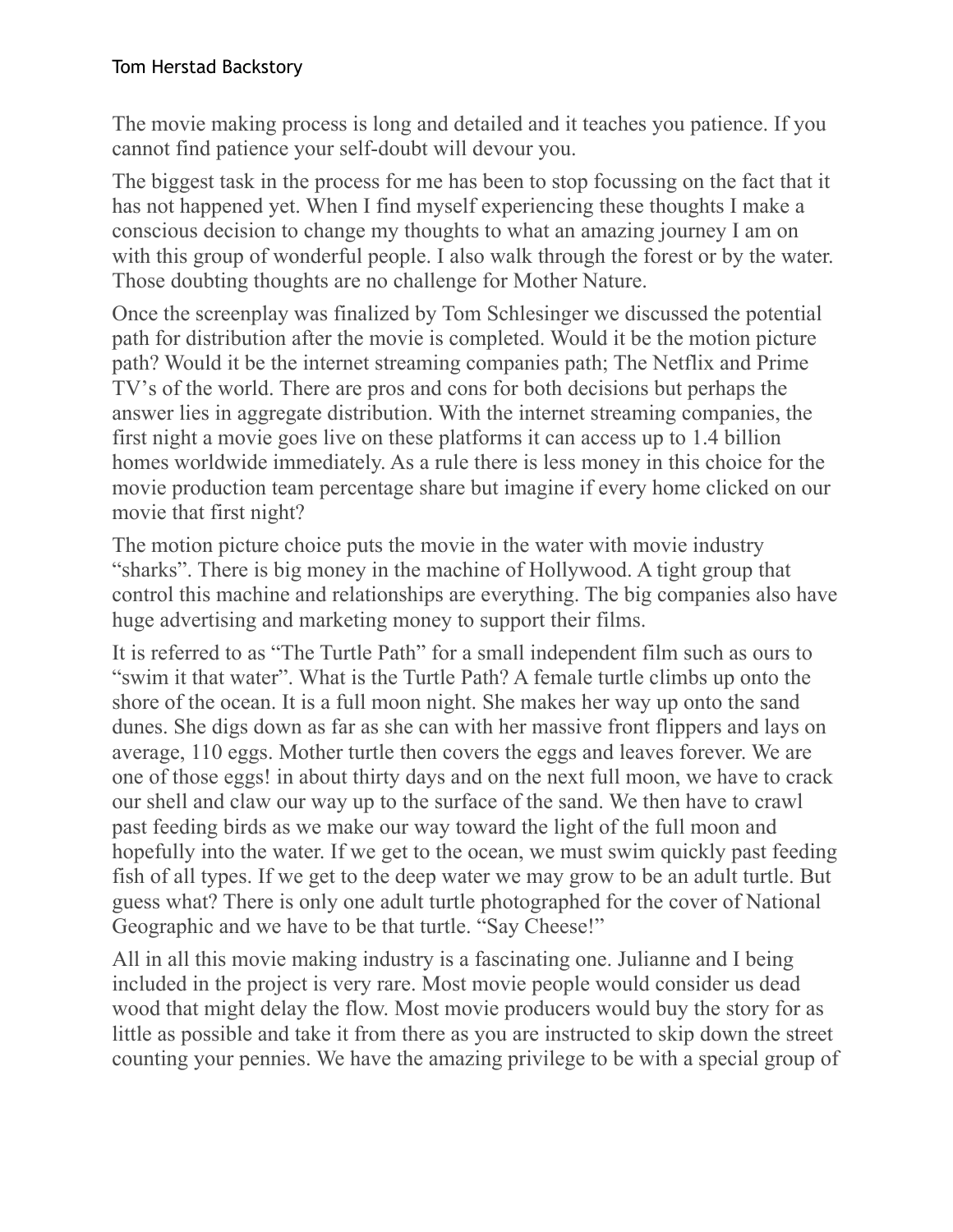people who believe we are an asset to the movies message being delivered to the screen.

It has been expressed to us that the right story, with the right people, delivered at the right time, can be magic. Remember the movie "Good Will Hunting" with Matt Damen and Ben Affleck? That is what we are doing. Our message is an example of the bravery to love without judgement, the conscious awareness of others around us, our forgotten desire, want and actual need to connect and help one another in order to find our own true joy and fulfillment.

Is that not what everyone wants?

We also believe that this is the perfect time to get this message out into the world.

Something happened along this part of the process is that affected Julianne's initial screenplay. Many changes were made, so many that she was no longer getting Screenplay credit on the film. When I became aware of this I contacted both Tom Schlesinger and Paul Saltzman to find out why this happened. Paul expressed to me that Tom Schlesinger had done so much work on the screenplay since the first draft that in his professional opinion the screenplay credit lies solely with Tom Schlesinger now. I asked Paul if anything can be done to address all the work my sister had done to get us started on this path by completing the first screenplay. Paul and Tom discussed it and got back to me confirming that they both agreed to give Julianne sole Story Credit for the film. The following day Julie received an email from Paul Saltzman stating that she has Story Credit for the film. I was glad that I was able to address this for her.

I never told Julianne that I had lobbied on her behalf to get this done. Three months later, after a visit with my sister at a horse farm near her home, as she walked me to the exit she asked me, "Did you contact Paul and Tom to get me Story Credit on the movie?". I said "Yes, I did, because it was the right thing to do". She said, "Thank you, Tom".

The movie is now in the casting stage with a Casting Director. Then we will confirm our production budget and shoot the movie "2nd Line West".

## 16. 2nd Line West Book Published

In December of 2020 I realized something had to be done. I perused the Amazon sales for the book "Love, Care and Share" to confirm that seven books had been sold in the past year. The book was at a standstill and something had to change. The reality of selling books on Amazon is that you are competing with 48.5 million books. Yes, I said almost 50 million books!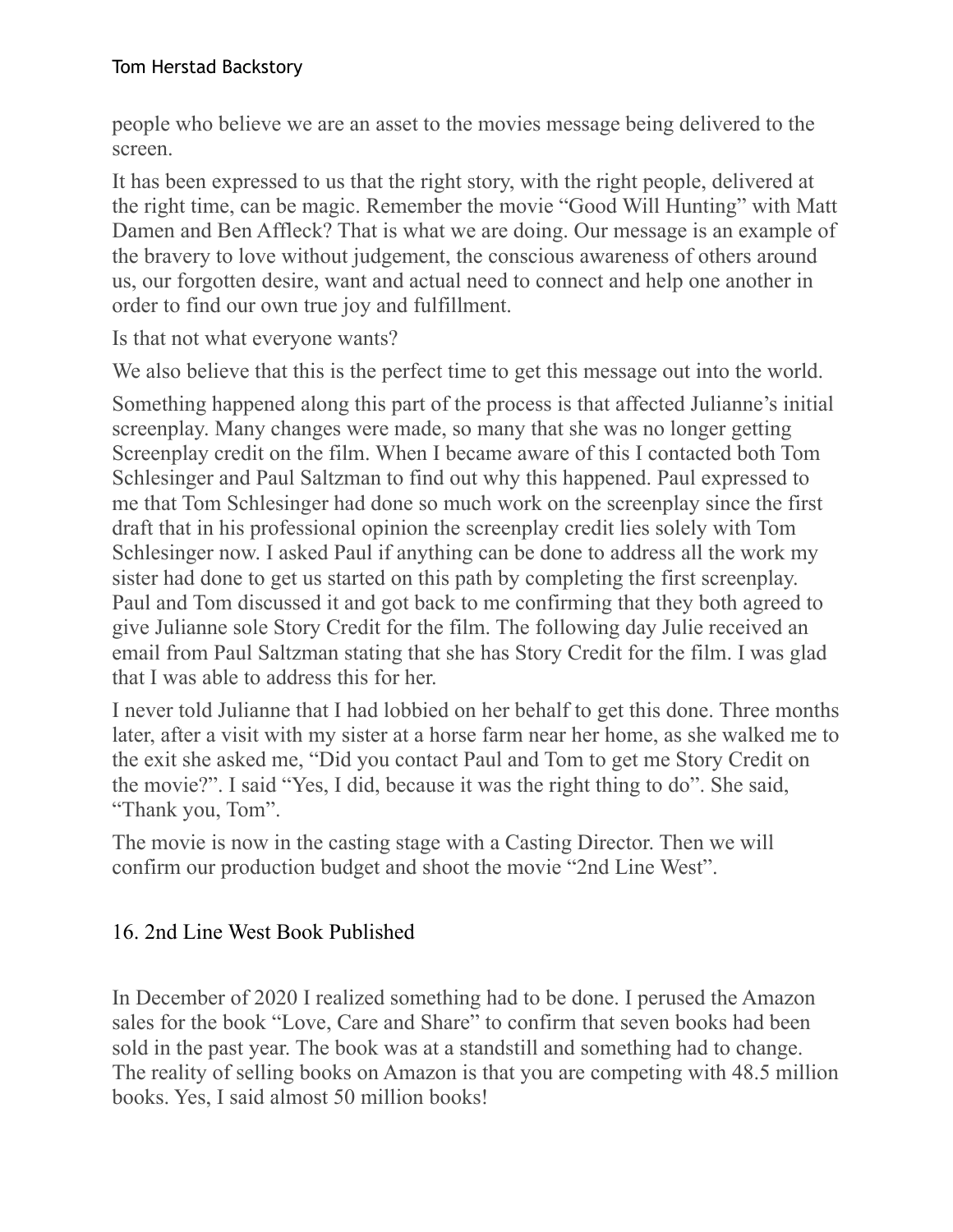As I thought hard and heavy I stood back and asked myself this question, 'Does this book have a competitive advantage over the other books?'

I came up with this:

"First time author signs a movie deal with two-time Emmy award winning director and owner of Sunrise Films".

"A book is being made into a motion picture as a result of a movie director's wife reading this book."

"A son writes a book about his Mom. His sister writes the original screenplay for the movie."

I thought, Why not republish the book with the movie title?

This idea I shared with the movie group with great response. This allows both audiences to find the other product easier. It allows for co-branding which speaks to a competitive advantage over the Amazon book competition. This idea also included, if executed the right way, with the right publisher could lend itself to a Best Seller. Making a movie based on a Best Selling book would make it easier to attract production budget financing. It would be viewed as less of a risk.

I wondered when to pull the trigger on this decision; thinking I should wait until the movie is in production to republish with the movie title "2nd Line West". Until then the movie is still just an idea that has not happened yet.

Then this occurred to me. What can I do to help this process in a positive way? What energy can I put into this project to help it along? And it dawned on me, staying with me; by me initiating a 3rd Edition of "Love, Care and Share" with the movie title "2nd Line West" I will be

"Uplifting" this project. By doing this I am conducting myself as though the movie shooting has already happened. That positive energy is being put out into the universe. It will also start a "2nd Line West" community following with every book sale and this helps to start building the movie audience.

I became aware of Hasmark Publishing during a book signing event in Milton, Ontario. I met another author who knows Judy O'Beirn very well. Judy owns Hasmark Publishing. After a face-to-face meeting with Judy in her backyard I decided on Hasmark Publications to help me do this. They have a proven track record helping self-published authors achieve Best Seller status. Her company name broken down into it's parts is - Heart and Soul Marketing. They were the perfect choice.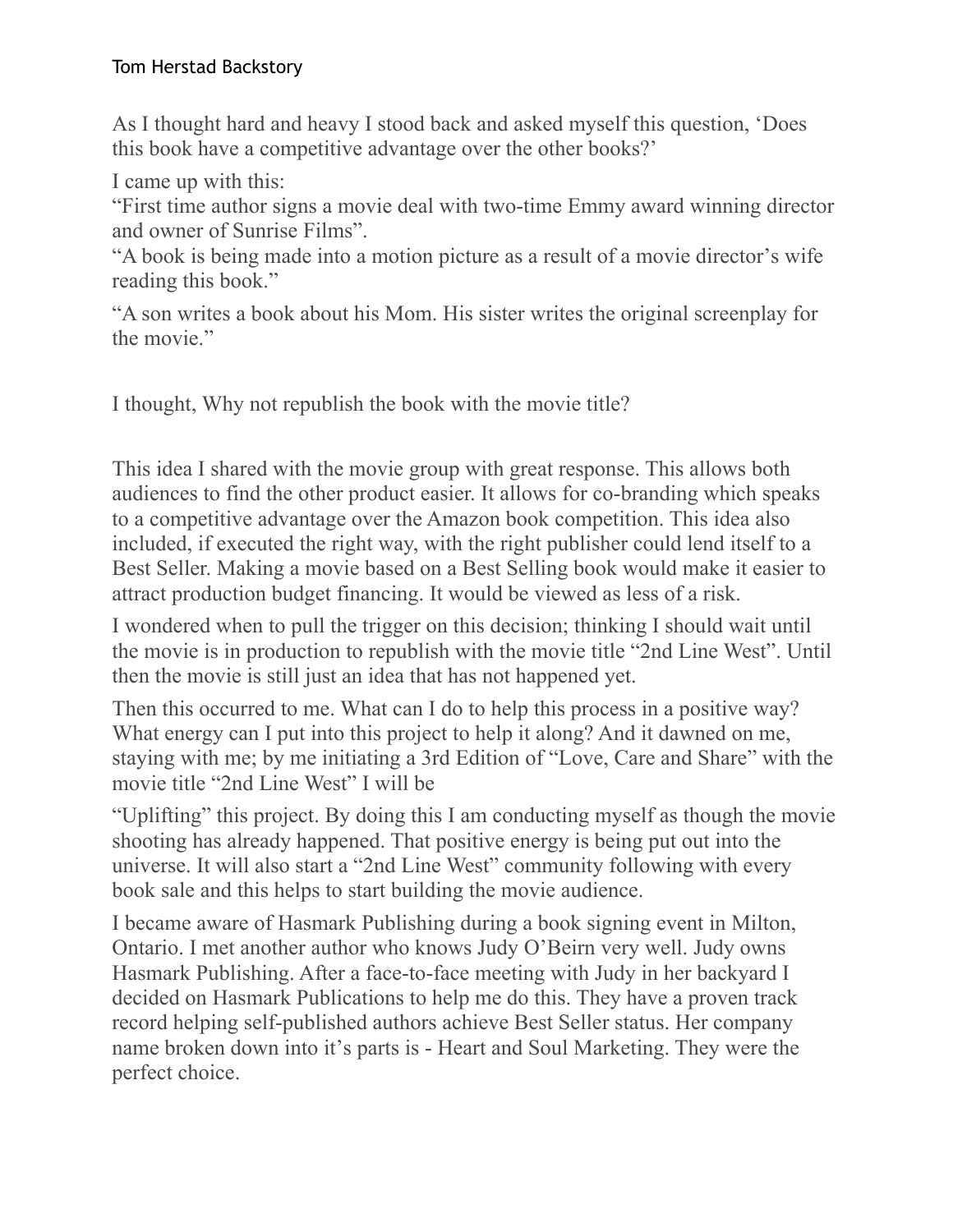The republishing process with all associated work took over five months. I added some more stories. The book was reformatted. I had to redo the book's introduction to explain to the reader why the title was "2nd Line West". I recreated a new book cover.

This is when I decided to make "Love, Care and Share" the tagline for the book. When I received the final changes on the selected book cover something entirely new occurred to me. The title now being "2nd Line West" cannot be associated with a "self-help" title or a "for females only" target market. I remembered that these were comments shared with me at past book signings by prospective book buyers. It was also clear to me that "2nd Line West" has more intrigue in it. Maybe someone hearing or reading the title would think to themselves "I wonder what happened there for it to be the title?"

I also realized that "Based on a True Story" had to be printed on the book cover.

During this republishing stage I shared each task as it was completed with our movie group. The new introduction, new book cover, a new website and a brand new book video trailer which can be used for the upcoming movie as well. I got some great positive feedback from the group.

The book "2nd Line West" was launched on Mom's birthday, May 14th, 2021. Our Margie would have been eighty-three years old. That day I did several live Facebook videos with the Hasmark Publishing's community network. The first live video was done from the little village of Meadowvale under that 2nd Line West street sign. It is still there. Our house used to be one mile north from that spot. All the roads are changed now and rerouted around this area as a new highway now comes straight through one hundred yards south of our old property.

The other live videos I conducted were from the new named road in front of our old homestead. The house has been removed but the full two-acre property remains. On this sunny Thursday afternoon with the help of the buying savvy of the Hasmark Publishing group the book did achieve "International Best Seller" status.

The new "2nd Line West" book website is: www.tomherstadofficial.com

My experience with Hasmark Publishing is represented with a simple metaphor which I sent to Judy O'Beirn the end of the that 2nd Line West book launch day.

"In a Publishing industry full of sharks, Judy and team are a school of dolphins."

## **17. Almost There**